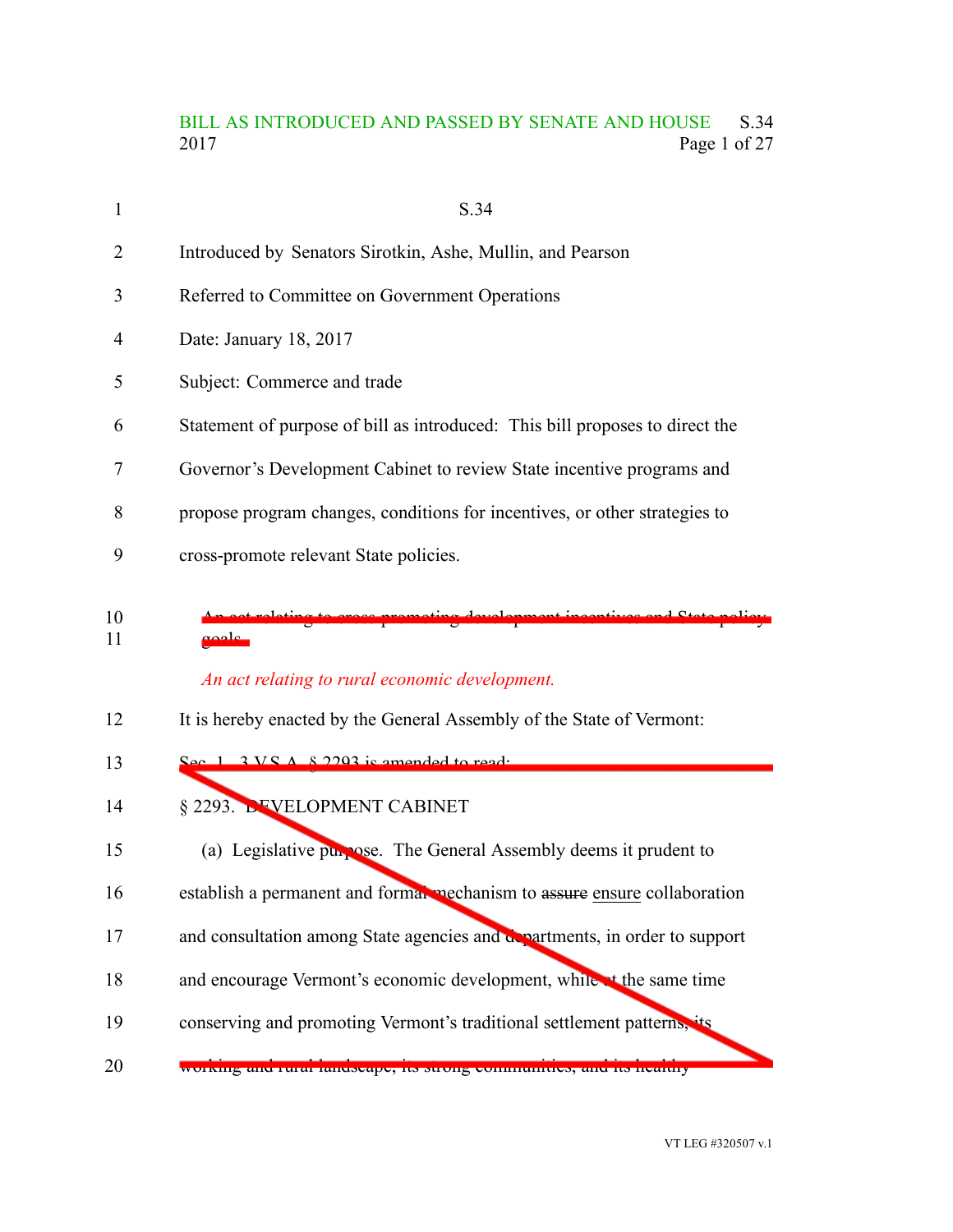# BILL AS INTRODUCED AND PASSED BY SENATE AND HOUSE S.34<br>2017 Page 2 of 27 Page 2 of 27

| 1  | environment, all in a manner set forth in this section.                           |
|----|-----------------------------------------------------------------------------------|
| 2  | Development Cabinet.<br>$\blacklozenge$                                           |
| 3  | $(A)$ A The Development Cabinet is created, to consist of the                     |
| 4  | Secretaries of the Agencies of Administration, of Agriculture, Food and           |
| 5  | Markets, of Commerce and Community Development, of Education, of                  |
| 6  | Natural Resources, and of Transportation.                                         |
| 7  | (B) The Gove nor or the Governor's designee shall chair the                       |
| 8  | Development Cabinet.                                                              |
| 9  | (2) The Development $Ca$ inet shall advise the Governor on how best to            |
| 10 | implement the purposes of this section, and shall recommend changes as            |
| 11 | appropriate to improve implementation of those purposes.                          |
| 12 | $(3)(A)$ The Development Cabinet may establish interagency work                   |
| 13 | groups to support its mission, drawing membership from any agency or              |
| 14 | department of State government.                                                   |
| 15 | (B) Any interagency work groups established under this subsection                 |
| 16 | (b) shall evaluate, test the feasibility of, and suggest alternatives to economic |
| 17 | development proposals, including proposals for public-private partnerships,       |
| 18 | submitted to them for consideration.                                              |
| 19 | (C) The Development Cabinet shall refer to appropriate intera vency               |
| 20 | workgroups any economic development proposal that has a significant import        |
| 21 | on the inventory or use or state rand or ountings.                                |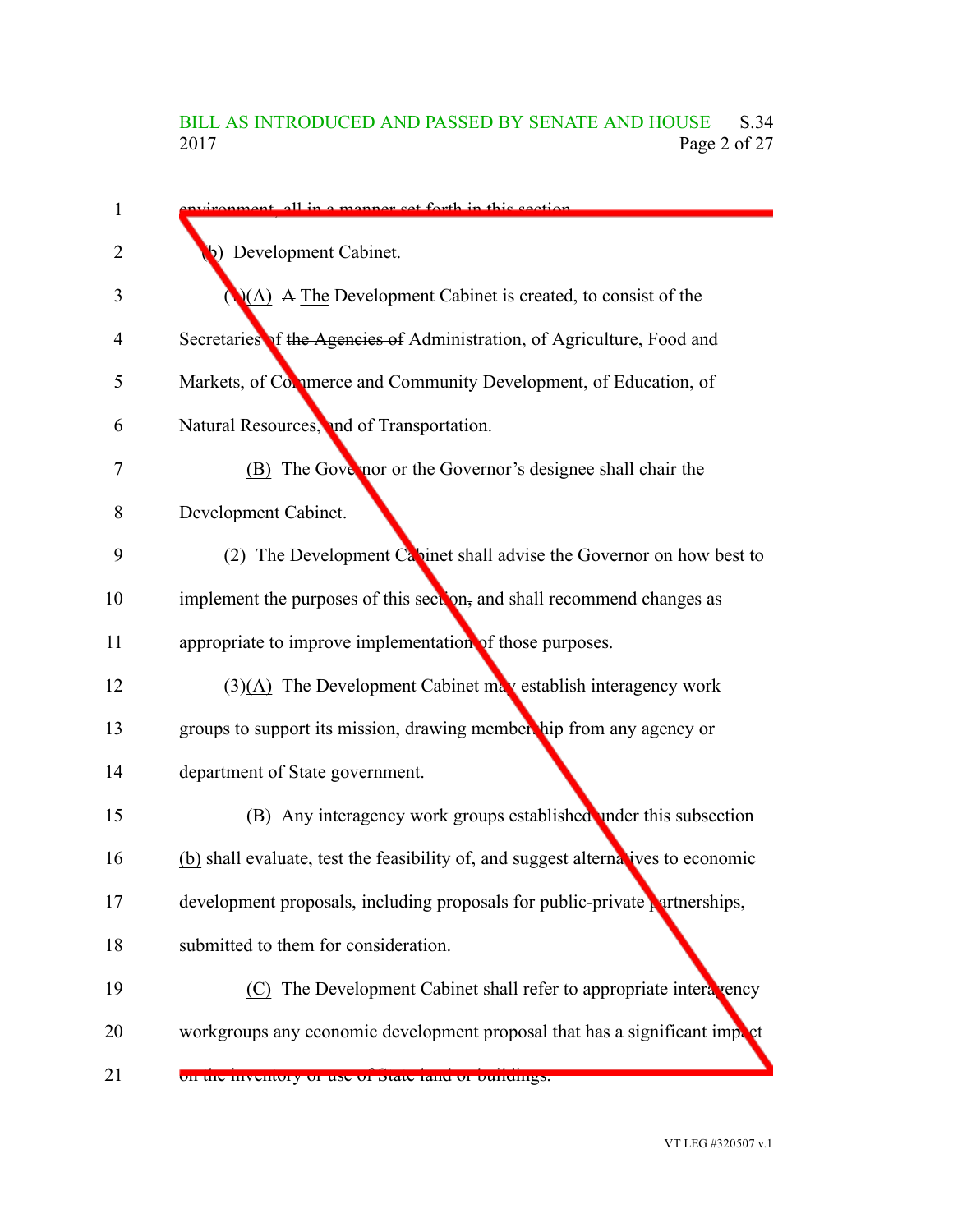# BILL AS INTRODUCED AND PASSED BY SENATE AND HOUSE S.34<br>2017 Page 3 of 27 Page 3 of 27

| $\mathbf{1}$   | $(4)$ The Development Cabinet shall.                                             |
|----------------|----------------------------------------------------------------------------------|
| $\overline{2}$ | (A) review State loan, grant, and other incentive programs to explore            |
| 3              | whether and how the expenditure of State funds through incentive programs        |
| 4              | can cross-promote relevant State policies, including the adoption of renewable   |
| 5              | energy, public access to conserved lands, and water quality improvements;        |
| 6              | (B) reconomed to the Governor and the General Assembly areas for                 |
| 7              | improvement, program changes, conditions on incentives, and other strategies     |
| 8              | to ensure cross-promotion of relevant State policies through incentive           |
| 9              | programs; and                                                                    |
| 10             | (C) on or before December 15 of each even-numbered year, submit a                |
| 11             | report to the Governor and the General Assembly on the implementation of its     |
| 12             | recommendations and the effectiveness of efforts to cross-promote incentive      |
| 13             | programs and State policies.                                                     |
| 14             | (c) Implementation. All State agencies that have programs or take actions        |
| 15             | affecting land use, including those identified under 3 V.S.A. chapter 67 of this |
| 16             | title, shall, through or in conjunction with the members of the Development      |
| 17             | Cabinet:                                                                         |
| 18             | (1) Support conservation of working lands and open spaces.                       |
| 19             | (2) Strengthen agricultural and forest product economies, and en ourage          |
| 20             | the diversification of these industries.                                         |
| 21             | (b) Develop and implement plans to educate the public by encouraging             |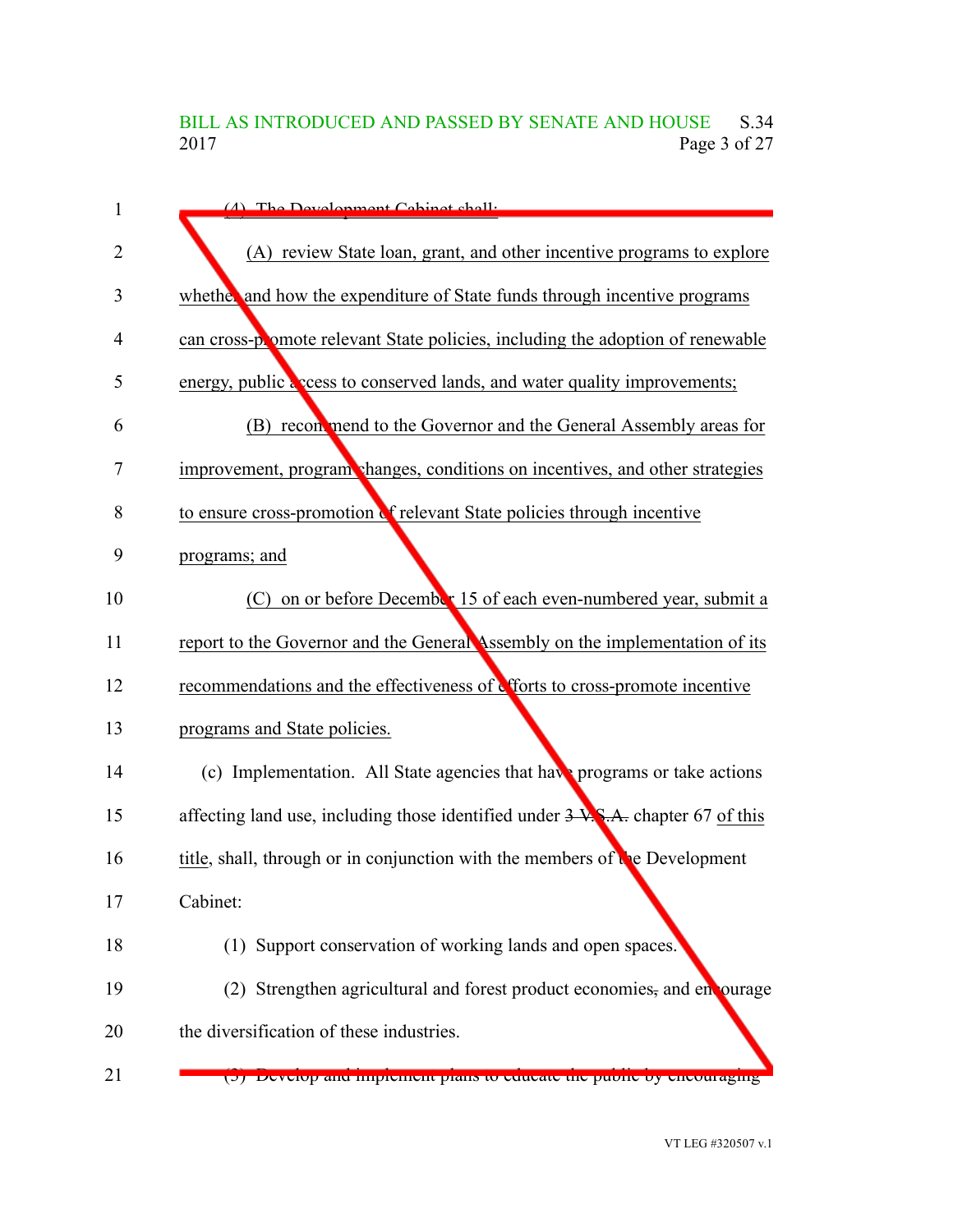# BILL AS INTRODUCED AND PASSED BY SENATE AND HOUSE S.34<br>2017 Page 4 of 27 Page 4 of 27

| 1              | discussion at the local level about the impacts of poorly designed growth and   |  |
|----------------|---------------------------------------------------------------------------------|--|
| $\overline{2}$ | support local efforts to enhance and encourage development and economic         |  |
| 3              | growth in the State's existing towns and villages.                              |  |
| $\overline{4}$ | (4) Administer tax credits, loans, and grants for water, sewer, housing,        |  |
| 5              | schools, transportation, and other community or industrial infrastructure, in a |  |
| 6              | manner consistent with the purposes of this section.                            |  |
| 7              | (5) To the extent possible, endeavor to make the expenditure of State           |  |
| 8              | appropriations consistent with the purposes of this section.                    |  |
| 9              | (6) Encourage development in, and work to revitalize, land and                  |  |
| 10             | buildings in existing village and urean centers, including "brownfields,"       |  |
| 11             | housing stock, and vacant or underutilized development zones. Each agency is    |  |
| 12             | to set meaningful and quantifiable benchmarks.                                  |  |
| 13             | (7) Encourage communities to approve settlement patterns based on               |  |
| 14             | maintaining the State's compact villages, open spaces, working landscapes,      |  |
| 15             | and rural countryside.                                                          |  |
| 16             | (8) Encourage relatively intensive residential development close to             |  |
| 17             | resources such as schools, shops, and community centers and make                |  |
| 18             | infrastructure investments to support this pattern.                             |  |
| 19             | (9) Support recreational opportunities that build on Vermont's                  |  |
| 20             | outstanding natural resources, and encourage public access for activities sud   |  |
| 21             | as boating, mking, nsinng, skinig, nunting, and snowmobinng. Support, and       |  |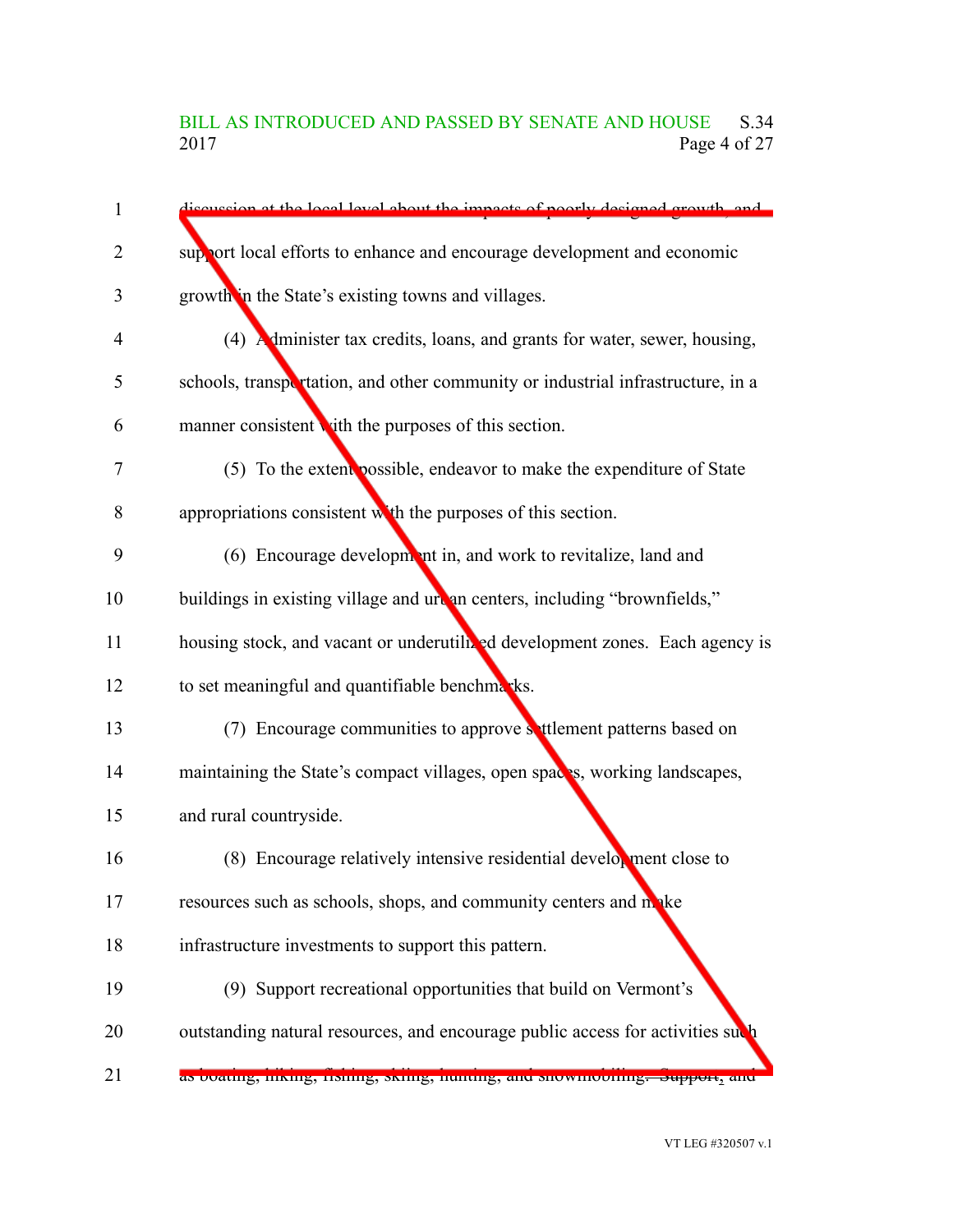# BILL AS INTRODUCED AND PASSED BY SENATE AND HOUSE S.34<br>2017 Page 5 of 27 Page 5 of 27

| $\mathbf{1}$ | support and work collaboratively to make possible sound development and        |
|--------------|--------------------------------------------------------------------------------|
| 2            | we'l-planned growth in existing recreational infrastructure.                   |
| 3            | (0) Provide means and opportunity for downtown housing for mixed               |
| 4            | social and <b>prome</b> groups in each community.                              |
| 5            | $(11)$ [Repealed.]                                                             |
| 6            | (12) Encourage timely and efficient processing of permit applications          |
| 7            | affecting land use, including pursuant to 10 V.S.A. chapter 151 and the        |
| 8            | subdivision regulations add pted under 18 V.S.A. § 1218, in order to encourage |
| 9            | the development of affordable ousing and small business expansion, while       |
| 10           | protecting Vermont's natural resources.                                        |
| 11           | (13) Participate in creating a long-term economic development plan,            |
| 12           | including making available the members of any agency or department of State    |
| 13           | government as necessary and appropriate to support the mission of an           |
| 14           | interagency work group established under subsection (b) of this section.       |
| 15           | (d) Interagency work group.                                                    |
| 16           | (1) Pursuant to the recommendations of the Oversign Panel on                   |
| 17           | Economic Development created in 2010 Acts and Resolves No. 146, Sec. G6,       |
| 18           | the Development Cabinet shall create an interagency work group as provided     |
| 19           | in subsection (b) of this section with the Secretary of Commerce and           |
| 20           | Community Development serving as its chair.                                    |
| 21           | ne mission of the work group shan oe to develop a longterm                     |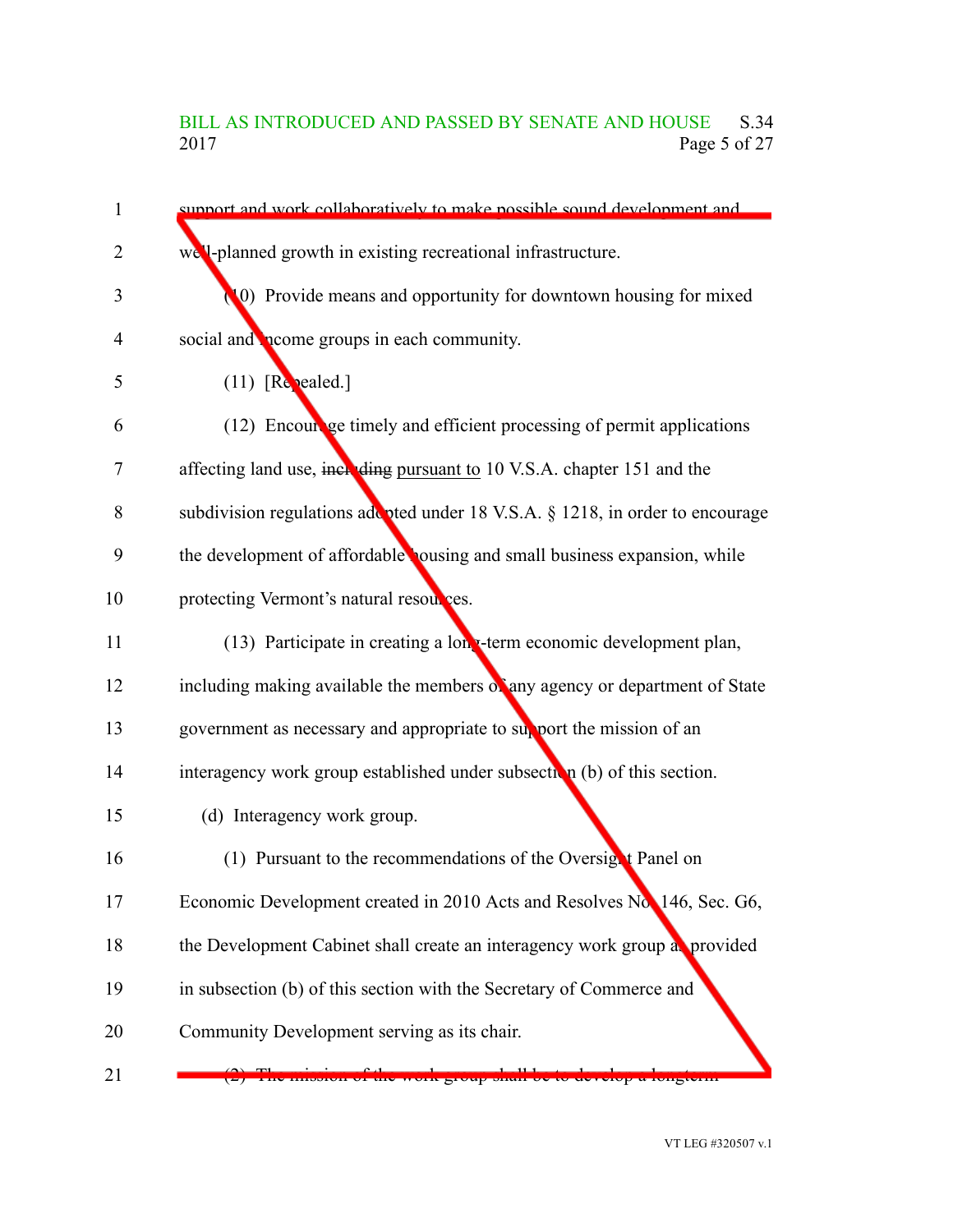# BILL AS INTRODUCED AND PASSED BY SENATE AND HOUSE S.34<br>2017 Page 6 of 27 Page 6 of 27

| 1              | economic development plan for the State, which shall identify goals and         |
|----------------|---------------------------------------------------------------------------------|
| $\overline{2}$ | recommend actions to be taken over 10 years, and which shall be consistent      |
| 3              | with the four principles of economic development identified in 10 V.S.A. $\S$ 3 |
| $\overline{4}$ | and the relevant population-level outcomes for economic development set         |
| 5              | forth in $3 \text{ V.S.}$ , $\frac{6}{9}$ section 2311 of this title.           |
| 6              | (e) Long-term conomic development plan. (1) On or before January 15,            |
| 7              | 2014, and every two years thereafter, the Development Cabinet or its work       |
| 8              | group shall complete a long-term economic development plan as required          |
| 9              | under subsection (d) of this section and recommend it to the Governor.          |
| 10             | (2) Commencing with the point due on or before January 15, 2016, the            |
| 11             | Development Cabinet or its work group may elect only to prepare and             |
| 12             | recommend to the Governor an update of the long-term economic development       |
| 13             | plan.                                                                           |
| 14             | (3) Administrative support for the economic development planning                |
| 15             | efforts of the Development Cabinet or its work group thall be provided by the   |
| 16             | Agency of Commerce and Community Development.                                   |
| 17             | (f) Limitations. This Cabinet is strictly an information gate ering             |
| 18             | information-gathering and coordinating cabinet and confers no additional        |
| 19             | enforcement powers.                                                             |
| 20             | Sec. 2. EFFECTIVE DATE                                                          |
| 21             | t iin ayt bilah tany yiryyi yil paddagy.                                        |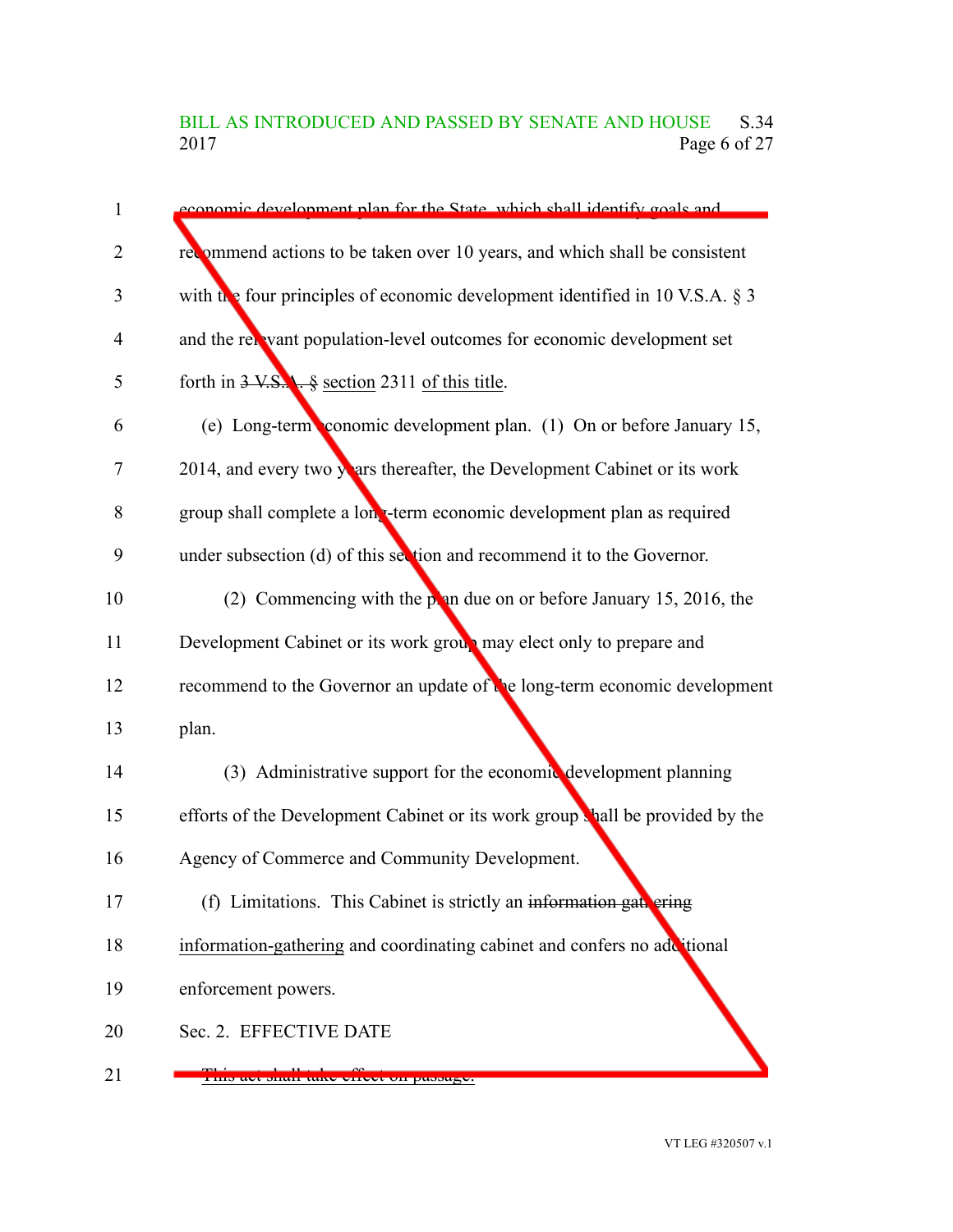*\* \* \* Rural Economic Development Team \* \* \**

*Sec. 1. 10 V.S.A. chapter 15, subchapter 4 is added to read: Subchapter 4. Rural Economic Development Team*

*§ 325m. RURAL ECONOMIC DEVELOPMENT TEAM*

*(a) Definitions. As used in this subchapter:*

*(1) "Industrial park" means an area of land permitted as an industrial park under 10 V.S.A. chapter 151, under 24 V.S.A. chapter 117, or under both.*

*(2) "Rural area" means a county of the State designated as "rural" or "mostly rural" by the U.S. Census Bureau in its most recent decennial census.*

*(3) "Small town" means a town in the State with a population of less than 5,000 at the date of the most recent U.S. Census Bureau decennial census.*

*(b) Establishment. There is created within the Vermont Housing and Conservation Board a Rural Economic Development Team to promote and facilitate community economic development in the small towns and rural areas of the State. The Rural Economic Development Team shall collaborate with municipalities, businesses, industrial parks, regional development corporations, and other appropriate entities to access funding and other assistance available to small towns and rural areas of the State for development or recruitment of businesses and workforce development when existing State resources or staffing assistance is not available.* 

*(c) Services; access to funding.*

*(1) The Rural Economic Development Team shall provide the following services to small towns, rural areas, and businesses in small towns and rural areas:*

*(A) identification of grant or other funding opportunities available to small towns, rural areas, and industrial parks and businesses in small towns and rural areas that facilitate business development, siting of businesses, workforce development, broadband deployment, wastewater infrastructure, or other economic development opportunities;*

*(B) technical assistance to small towns, rural areas, and industrial parks and businesses in small towns and rural areas in writing grants, accessing and completing the application process for identified grants or other funding opportunities, including writing applications for grants or other funding, coordination with providers of grants or other funding, strategic planning for the implementation or timing of activities funded by grants or other funding, and compliance with the requirements of grant awards or awards of other funding.*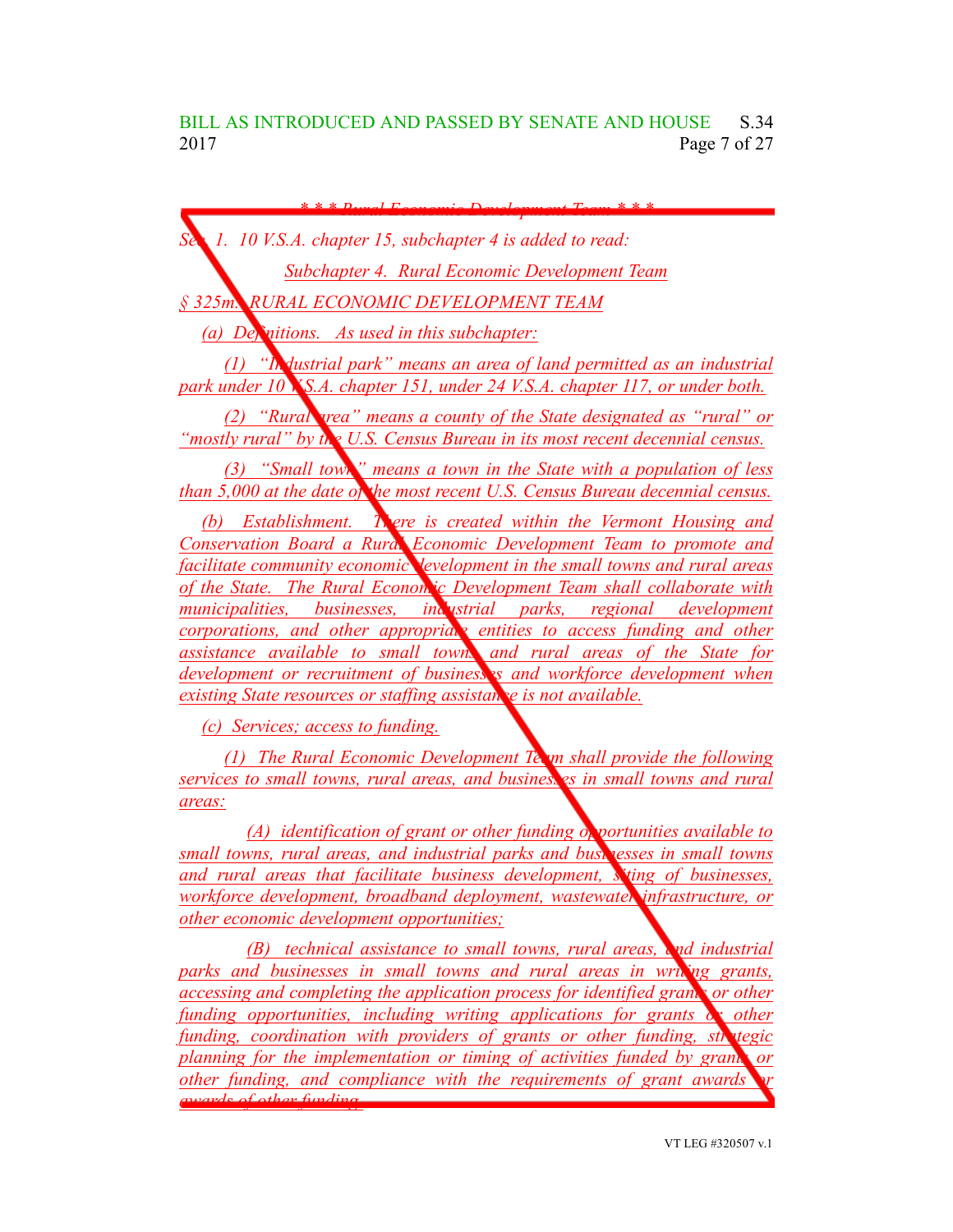BILL AS INTRODUCED AND PASSED BY SENATE AND HOUSE S.34 2017 **Page 8 of 27** 

*(2) In providing services under this subsection, the Rural Economic Development Team shall give first priority to projects that have received necessary State or municipal approval and that are ready for construction or implementation.* 

*(d) Services; business development. The Rural Economic Development Team shall provide small towns and rural areas with services to facilitate the business development in these areas. These services shall include:*

*(1) Identifying businesses or business types suitable for a small town, rural area, or an industrial park in a small town or rural area. In identifying businesses or business types, the Rural Economic Development Team shall seek to identify businesses or business types in the following priority areas:*

*(A) milk plants, milk handlers, or dairy products, as those terms are defined in 6 V.S.A.*  $\frac{6}{9}$  *2672;* 

*(B) the outdoor <i>equipment or recreation industry;* 

*(C) the value-added forest products industry;*

*(D) the value-added food industry;*

*(E) phosphorus removal tchnology; and* 

*(F) composting facilities.*

*(2) Recommending available grants, tax credits, or other incentives that a small town or rural area can use to attract businesses.*

*(3) Coordinating with small towns or rural areas on ways to establish or attract coworker spaces or generator spaces that facilitate the incubation and development of businesses. The Rural Economic Development Team shall explore with a small town or rural area whether underused or closed school buildings are appropriate sites for coworker or generator spaces.*

*(e) Report. Beginning on January 15, 2018, and annually thereafter, the Rural Economic Development Team shall submit to the Senate Committees on Agriculture and on Economic Development, Housing and General Affairs and the House Committees on Agriculture and Forestry and on Commerce and Economic Development a report regarding the activities and progress of the Team. The report shall include:*

*(1) a summary of the Team's activities in the preceding calendar year;*

*(2) an evaluation of the effectiveness of the services provided by the Team to small towns, rural areas, and industrial parks;*

*(3) a summary of the Team's progress in attracting priority businesses to small towns and rural areas;*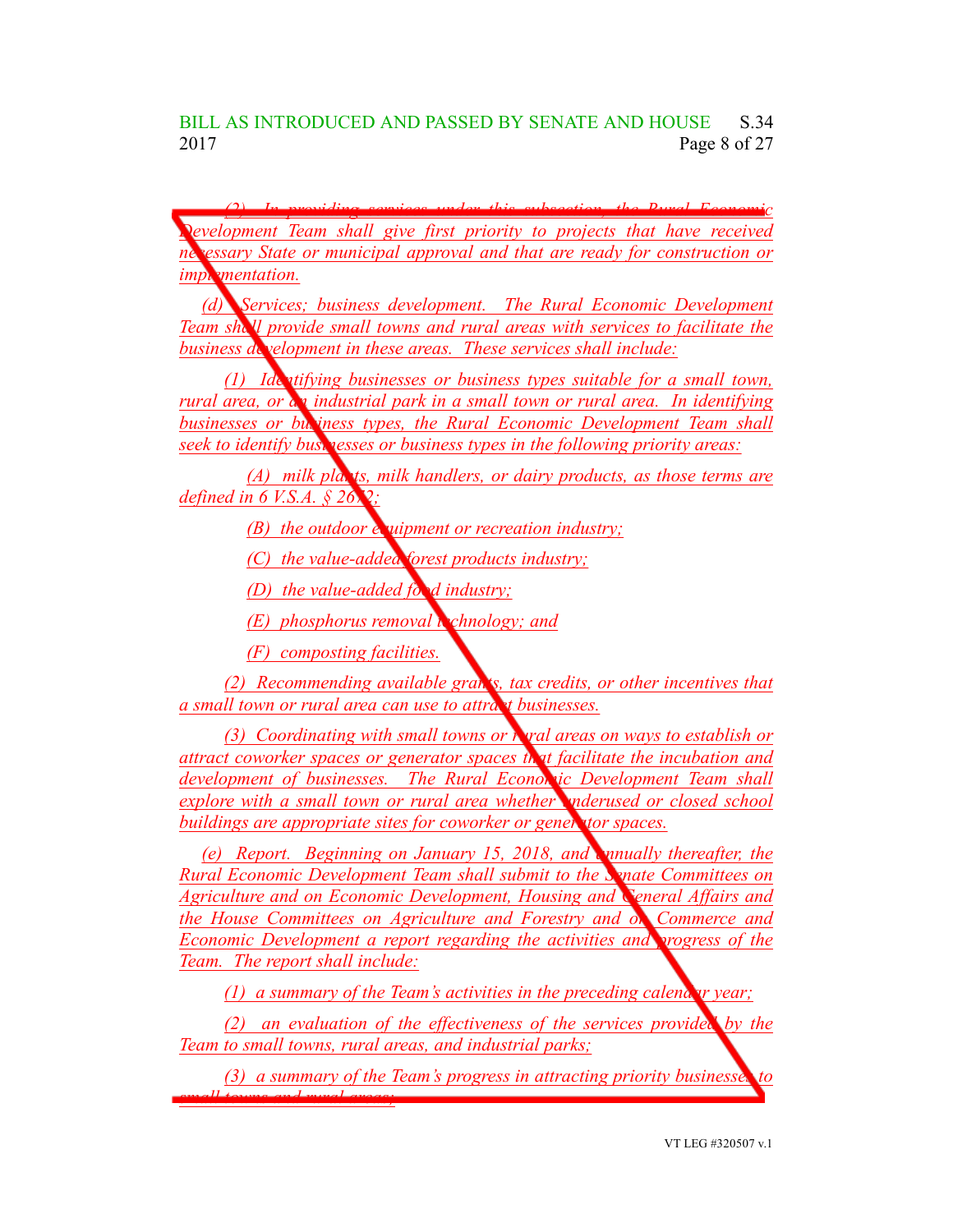*(4) an accounting of the grants or other funding that the Team facilitated or provided assistance with;*

*(5) an accounting of the funds acquired by the Rural Economic Development Team for administration of grants or other funding mechanisms and whether these funds are sufficient to offset the cost of the Rural Economic Development Team; and*

*(6) recommended changes to the program, including proposed legislative amendments to further economic development in small towns and rural areas in the State.*

*Sec. 2. APPROPRIATIONS; RURAL ECONOMIC DEVELOPMENT TEAM*

*Of the funds appropriated to the Vermont Housing and Conservation Board in fiscal year 2018 from the Vermont Housing and Conservation Trust Fund, up to \$200,000.00 shall be used to implement and administer the Rural Economic Development Team established under 10 V.S.A. § 325m.*

*\* \* \* Vermont Milk Commission \* \* \**

*Sec. 3. VERMONT MILK COMMISSION; EQUITABLE DAIRY PRICING*

*(a) The General Assembly finds that:*

*(1) The price that farmers from northeastern states, including Vermont, receive for milk is not set by supply and demand in the free market, but instead is set by the terms of a federal marketing order known as the Northeast Marketing Area Federal Order 1 (Milk Marketing Order).*

*(2) The Milk Marketing Order does not reflect the actual cost to farmers of milk production.*

*(3) The Milk Marketing Order is dependent on commodity prices and other market influences that lead to significant fluctuations in the price provided to farmers.*

*(4) Because of the Milk Market Order, farmers lose money on milk production, and because of the volatility of the market, farmers cannot predictably plan for investment to decrease production costs.*

*(5) The Vermont Milk Commission was established, in part, to ensure the continuing economic vitality of the dairy industry by stabilizing the price received by farmers for milk at a level allowing them an equitable rate of return.*

*(6) The Secretary of Agriculture, Food and Markets should reconveneed the Vermont Milk Commission to work with interested parties, including other*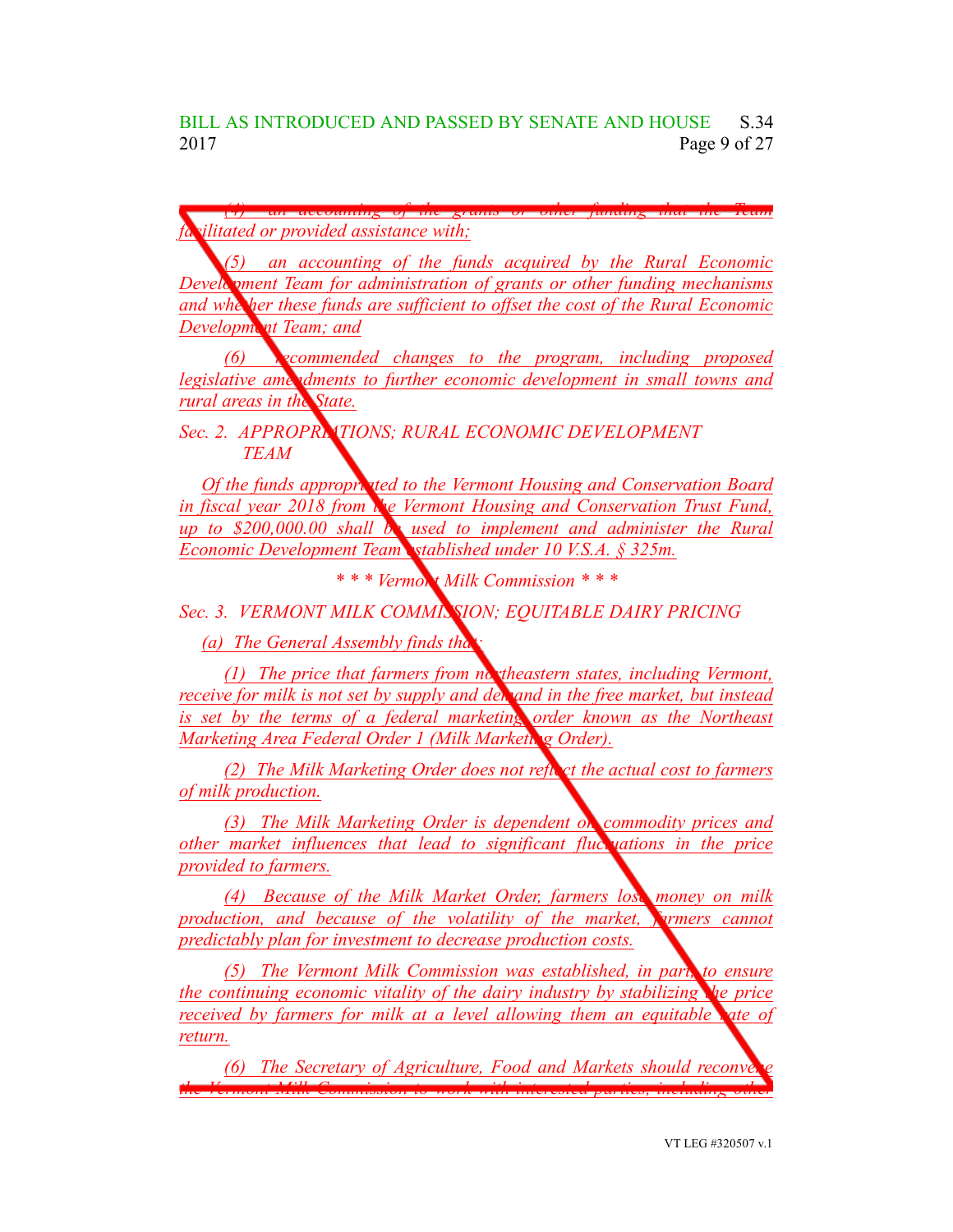BILL AS INTRODUCED AND PASSED BY SENATE AND HOUSE S.34 2017 **Page 10 of 27** 

*states, to recommend to the U.S. Congress through the Vermont congressional delegation a replacement to the Milk Marketing Order that ensures farmers are provided with an equitable price for milk.*

*(b) As soon as practical and no later than September 1, 2017, the Secretary of Agriculture, Food and Markets shall convene the Vermont Milk Commission under 6 V.S.A. chapter 162 to propose changes to the federal Northeast Marketing Area Federal Order 1 that provide farmers in Vermont with an equitable price for milk that reflects better the actual cost of dairy production. The Vermont Milk Commission shall:*

*(1) Analyze the current status of the milk market to identify areas or issues that could be addressed in an amendment to the Milk Marketing Order.*

*(2) Collaborate with interested parties, including other Northeastern states, to develop a proposed amendment to or replacement of the current Milk Marketing Order for the northeast. The proposed amendment or replacement shall be designed to:*

*(A) provide farmers with an equitable price for milk that is based on the costs of production; and*

*(B) eliminate or reduce provisions in the Milk Marketing Order that facilitate price volatility in the milk market.*

*(3) Submit a proposed amendment to or replacement of the Milk Marketing Order to the Senate Committee on Agriculture and the House Committee on Agriculture and Forestry on or before January 15, 2018.*

*(4) After review by the General Assembly, submit to the congressional delegation of Vermont the proposed amendment to or replacement of the Milk Marketing Order so that the U.S. Congress may amend the Milk Marketing Order.*

*(c) Except for the two legislative members of the Commission, the per diem compensation and reimbursement to which a member of the Commission is entitled shall be paid from the budget of the Agency of Agriculture, Food and Markets.*

*\* \* \* Development Cabinet \* \* \**

*Sec. 4. 3 V.S.A. § 2293(b) is amended to read:*

*(b) Development Cabinet.*

*(1)(A) A The Development Cabinet is created, to consist of the Secretaries of the Agencies of Administration, of Agriculture, Food and Markets, of Commerce and Community Development, of Education, of Natural Resources, and of Transportation.*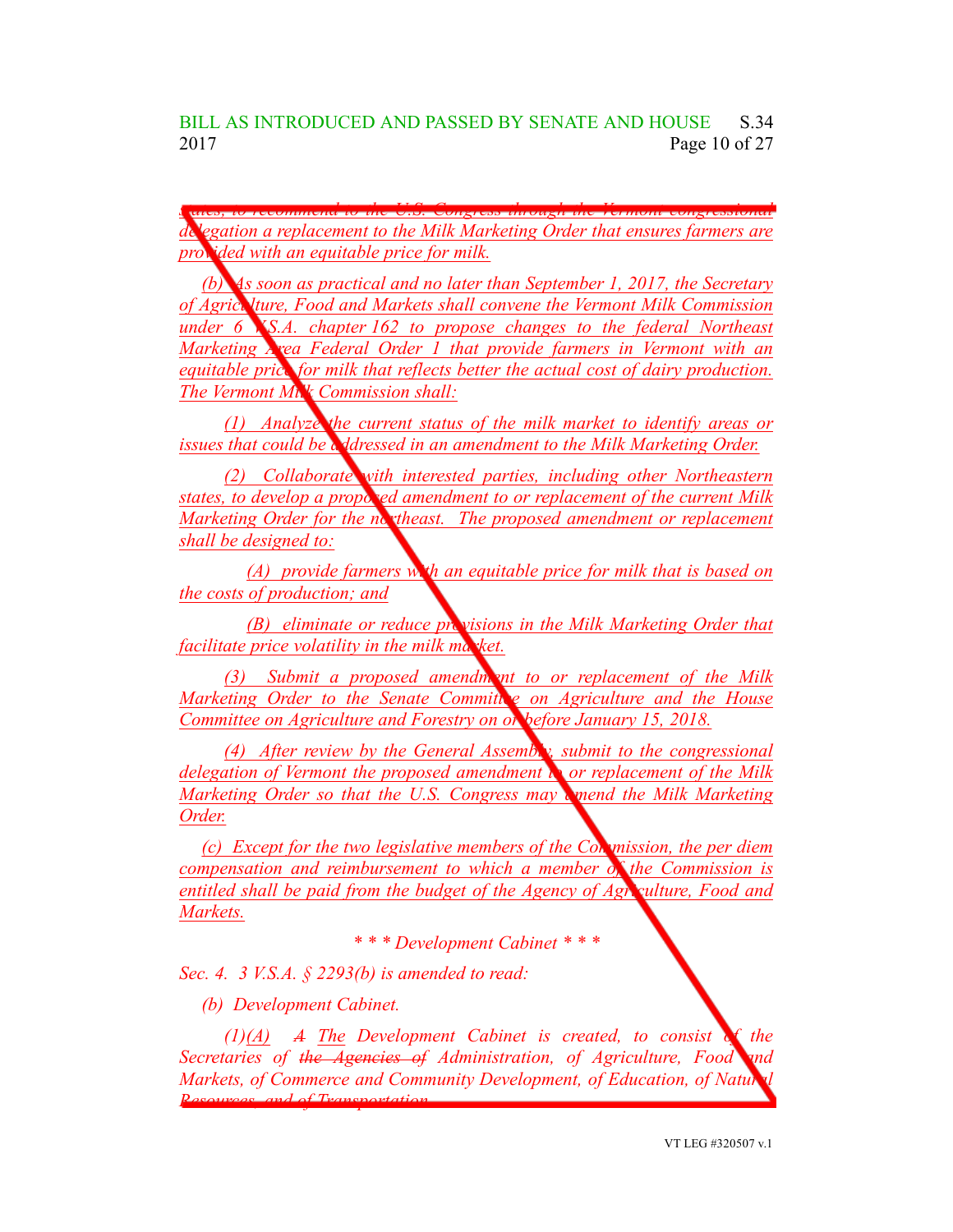*(B) The Governor or the Governor's designee shall chair the <u>relopment</u> Cabinet.* 

*(2) The Development Cabinet shall advise the Governor on how best to implement the purposes of this section, and shall recommend changes as appropriate to improve implementation of those purposes.*

*(3)(A) The Development Cabinet may establish interagency work groups to support its mission, drawing membership from any agency or department of State* government

*(B) Any interagency work groups established under this subsection (b) shall evaluate, test the feasibility of, and suggest alternatives to economic development proposals, including proposals for public-private partnerships, submitted to them for consideration.*

*(C) The Development Cabinet shall refer to appropriate interagency workgroups any economic development proposal that has a significant impact on the inventory or use of State land or buildings.*

*(4) The Development Cabinet shall:*

*(A) Review State loan, grant, and other incentive programs to explore whether and how the expenditure of State funds can cross-promote relevant State policies, including the adoption of renewable energy, rural economic development, public access to conserved lands, and water quality improvements.*

*(B) Recommend to the Governor and the General Assembly areas for improvement, program changes, conditions on <i>incentives, and other strategies to ensure cross-promotion of relevant State policies. The Cabinet's recommendations shall prioritize economic development opportunities in rural areas, small towns, and industrial parks in small towns and rural areas. As used in this subdivision, "rural area," "small town," and "industrial park" shall have the same meaning as set forth in 10 V.S.A.*  $\S 325$ 

*(C) On or before December 15, 2018 and biennially thereafter, submit a report to the Governor and the General Assembly on the implementation of its recommendations and the effectiveness of efforts to crosspromote incentive programs and State policies.*

*(a) On or before December 1, 2017, the Public Service Board shall require*

*\* \* \* Energy Efficiency \* \* \**

*Sec. 5. PUBLIC SERVICE BOARD; REPORT ON INCREASED PARTICPATION IN SELF-ADMINISTRATION OF ENERGY EFFICIENCY*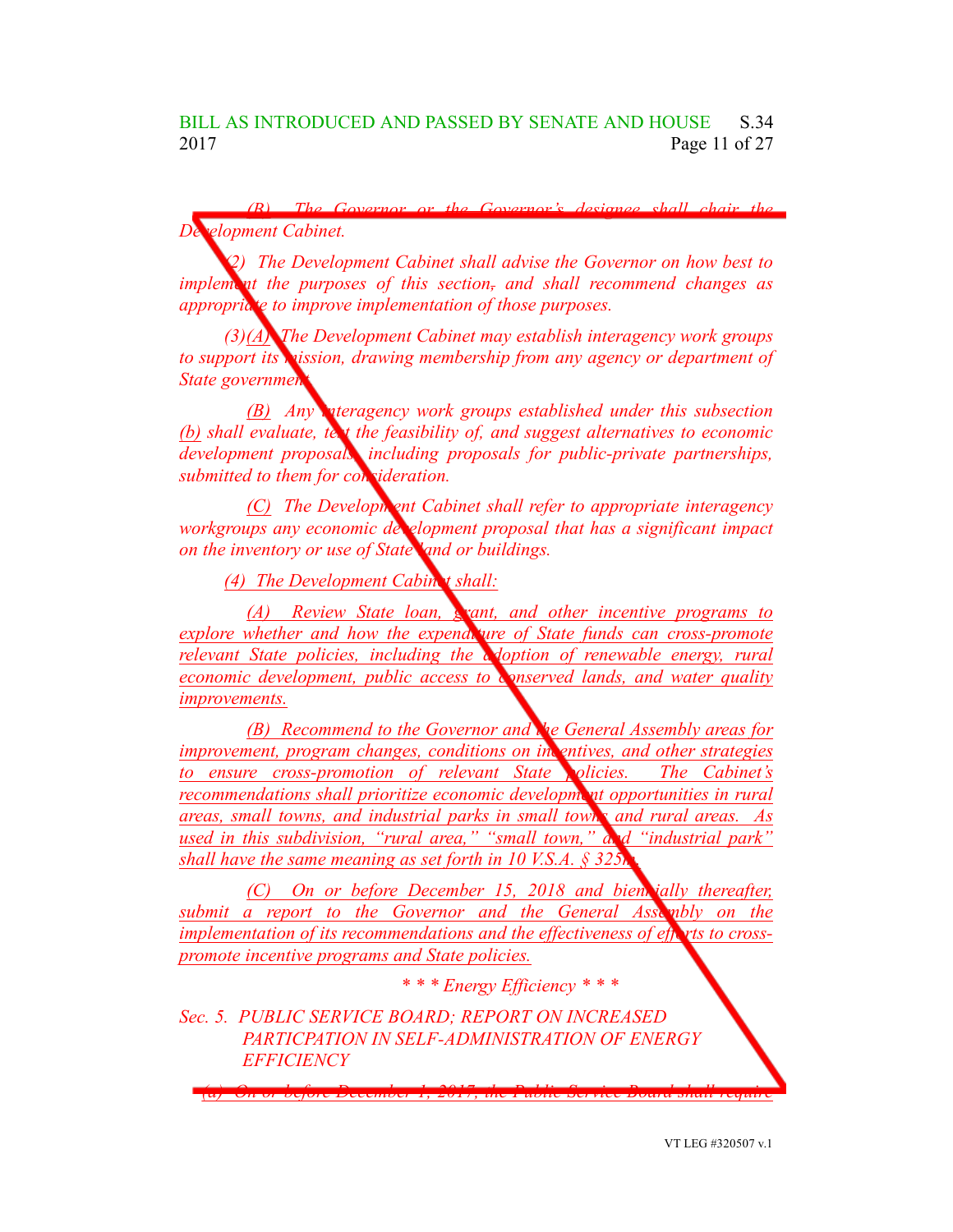*all entities that are appointed under 30 V.S.A. § 209 to implement and administer gas and electric energy efficiency and conservation programs to submit to the Board a plan for increasing participation in self administration of energy efficiency under 30 V.S.A. § 209(d)(3) by businesses located in small towns of the rural areas of the State. A plan submitted by appointed entities* shall *recommend*:

*(1) measures or criteria to incentivize increased participation in selfadministration of energy efficiency;*

*(2) khether any incentives to increase participation in selfadministration should be included as part of the demand resources plan for entities appointed to implement and administer gas and electric energy efficiency and conservation programs; and*

*(3) how the entities appointed to implement and administer gas and electric energy efficiency and conservation programs shall report in an annual plan or other report participation rates in self-administration of energy efficiency by businesses located in the small towns of rural areas of the State.*

*(b) On or before January 15, 2018, the Public Service Board shall submit to the Senate Committees on Finance, Natural Resources and Energy, and Agriculture and the House Committees on Ways and Means, Natural Resources, Fish and Wildlife, and Agriculture and Forestry the plans submitted to the Board under subsection (a) of this section and any recommendations, including legislative changes, by the Board to implement the submitted plans.*

*(c) As used in this section:*

*(1) "Rural area" means a county of the State designated as "rural" or "mostly rural" by the U.S. Census Bureau in its most recent decennial census.*

*(2) "Small town" means a town in a rural area of the State with a population of less than 5,000 at the date of the most recent U.S. Census Bureau decennial census.*

> *\* \* \* \* \* \* Environmental Permitting \* \* \**

*Sec. 6. 3 V.S.A. § 2822(i) is amended to read:*

*(i)(1) The Secretary shall not process an application for which the applicable fee has not been paid unless the Secretary specifies that the fee may be paid at a different time or unless the person applying for the permit is exempt from the permit fee requirements pursuant to 32 V.S.A. § 710. Municipalities shall be exempt from the payment of fees under this sectionally except for those fees prescribed in subdivisions (j)(1), (7), (8), (14), and (15) of*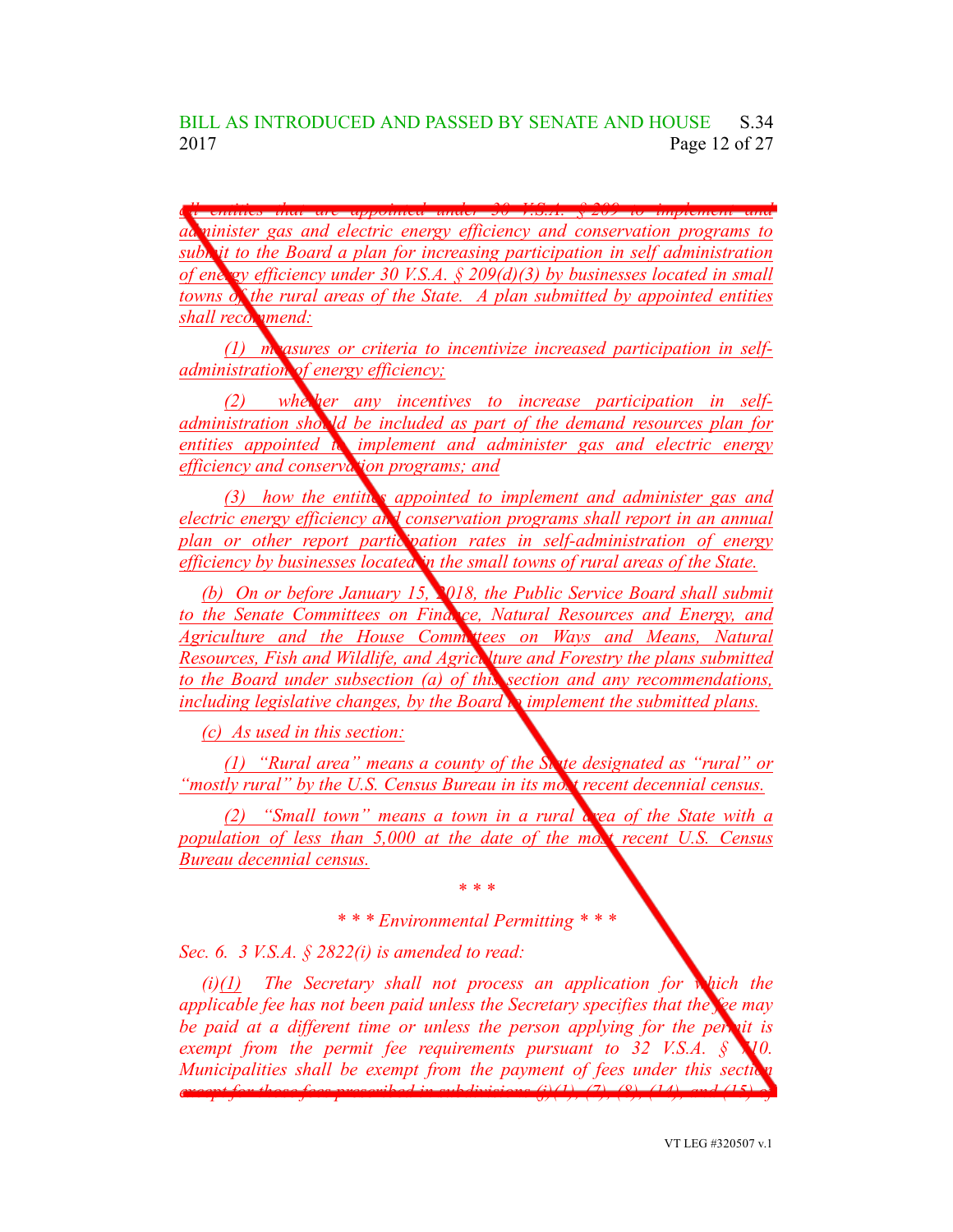*this section for which a municipality may recover its costs by charging a user fee to those who use the permitted services. Municipalities shall pay fees prescribed in subdivisions (j)(2), (10), (11), (12), and (26), except that a municipality shall also be exempt from those fees for stormwater systems prescrib*<sub>ed</sub> *in subdivision* (*j)*(2)(*A*)(*iii*)(*I*), (*II*), *or* (*IV*) *and* (*j*)(2)(*B*)(*iv*)(*I*), (*II*), *or (V) of this section for which a municipality has assumed full legal responsibility under 10 V.S.A. § 1264.*

*(2) An air contaminant source shall be exempt from the fees required under subdivisions (j)(1)(A) and (B) when the source of the emissions is the anaerobic digestion of agricultural products, agricultural by-products,*

*agricultural waste, or food waste.*

*\* \* \* \* \* \* Phosphorus Removal Technology; Grants \* \* \**

*Sec. 7. 6 V.S.A. § 4828 is amended to read:*

*§ 4828. CAPITAL EQUIPMENT ASSISTANCE PROGRAM*

*(a) It is the purpose of this section to provide assistance to contract applicators, nonprofit organizations, and farms to purchase or use innovative equipment that will aid in the reduction of surface runoff of agricultural wastes to State waters, improve water quality of State waters, reduce odors from manure application, separate phosphorus from manure, decrease greenhouse gas emissions, and reduce costs to farmers.*

*(b) The capital equipment assistance program is created in the Agency of Agriculture, Food and Markets to provide farms, nonprofit organizations, and custom applicators in Vermont with State financial assista*, *ce for the purchase of new or innovative equipment to improve manure application, separation of phosphorus from manure, or nutrient management plan implementation.*

*(c) Assistance under this section shall in each fiscal year be allocated according to the following priorities and as further defined by the Secretary:*

*(1) First priority shall be given to capital equipment to be used on farm sites that are serviced by custom applicators, phosphorus separation equipment providers, and nonprofit organizations and that are located in descending order within the boundaries of:*

*(A) the Lake Champlain Basin;*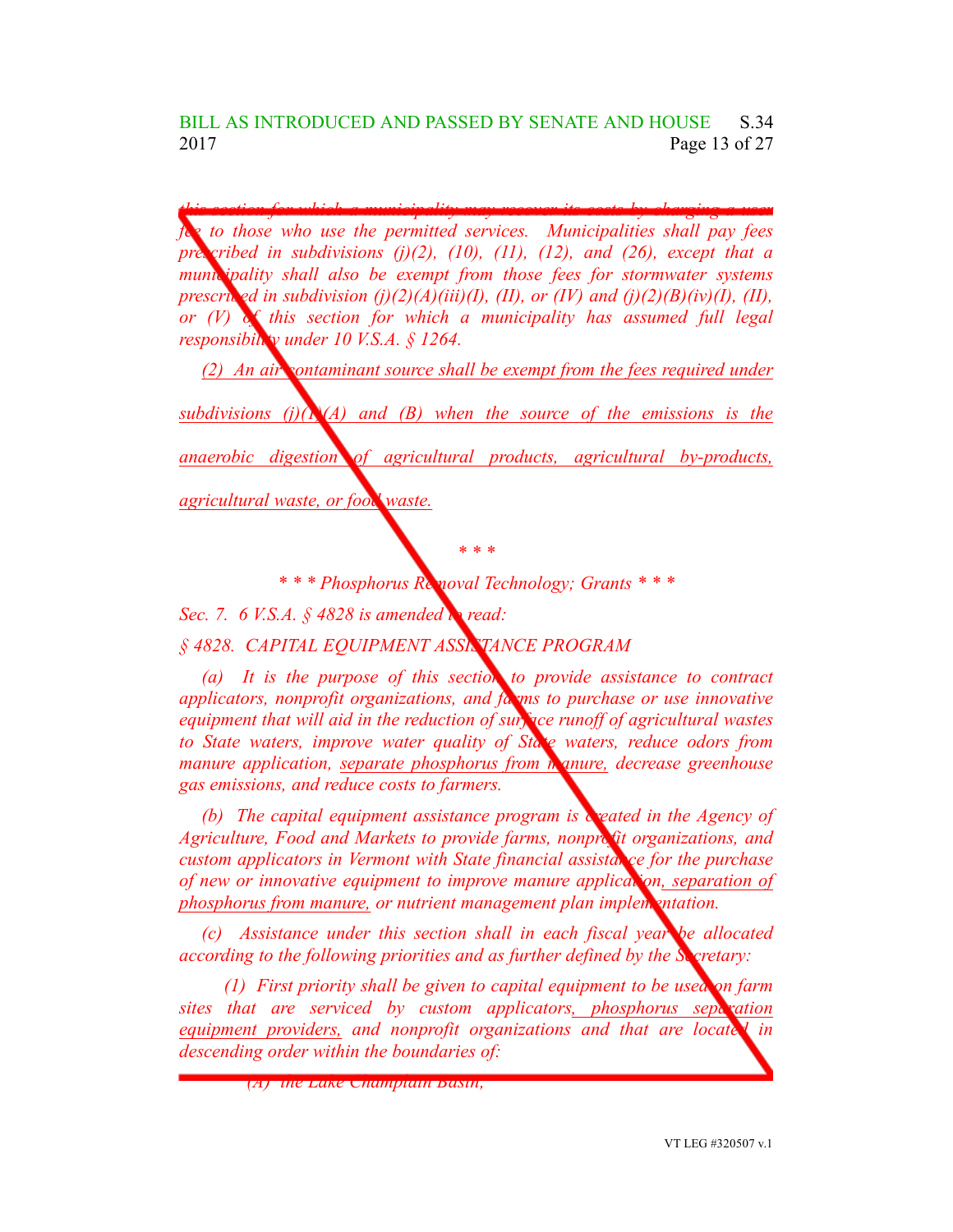*(B) the Lake Memphremagog Basin;*

*(C) the Connecticut River Basin; and*

*(D) the Hudson River Basin.*

*(2) Next priority shall be given to capital equipment to be used at a farm site which that is located in descending order within the boundaries of:*

*(A) the Lake Champlain Basin;*

*(B) the Lake Memphremagog Basin;*

*(C) the Connecticut River Basin; and*

*(D) the Hudson River Basin.*

*(d) An applicant for a State grant under this section to purchase or implement phosphorus removal technology or equipment shall pay* 10 *percent of the total eligible project cost. The dollar amount of a State grant to purchase* or *implement phosphorus removal technology or equipment shall be equal to the total eligible project cost, less 10 percent of the total as paid by the applicant, and shall not exceed \$300,000.00.*

*\* \* \* Forestry Equipment \* \* \**

*Sec. 8. 32 V.S.A. § 9741 is amended to read:*

*§ 9741. SALES NOT COVERED*

*Retail sales and use of the following shall be exempt from the tax on retail sales imposed under section 9771 of this title and the use tax imposed under section 9773 of this title.*

*\* \* \**

*(51) The following machinery, including repair parts, used for timber cutting, removal, and processing of timber or other solid wood forest products intended to be sold ultimately at retail: skidders with grapple and cable, feller bunchers, cut to length processors, forwarders, delimbers, loader slashers, log loaders, whole tree chippers, stationary screening systems, and firewood processors, elevators, and screens. The Department of Taxes shall publish guidance relating to the application of this exemption.*

*Sec. 9. 32 V.S.A. § 9706(kk) is added to read:*

*(kk) The statutory purpose of the exemption for timber cutting, removal, and* processing machinery in subdivision 9741(51) of this title is to prom *Vermont's commercial timber and forest products economy.*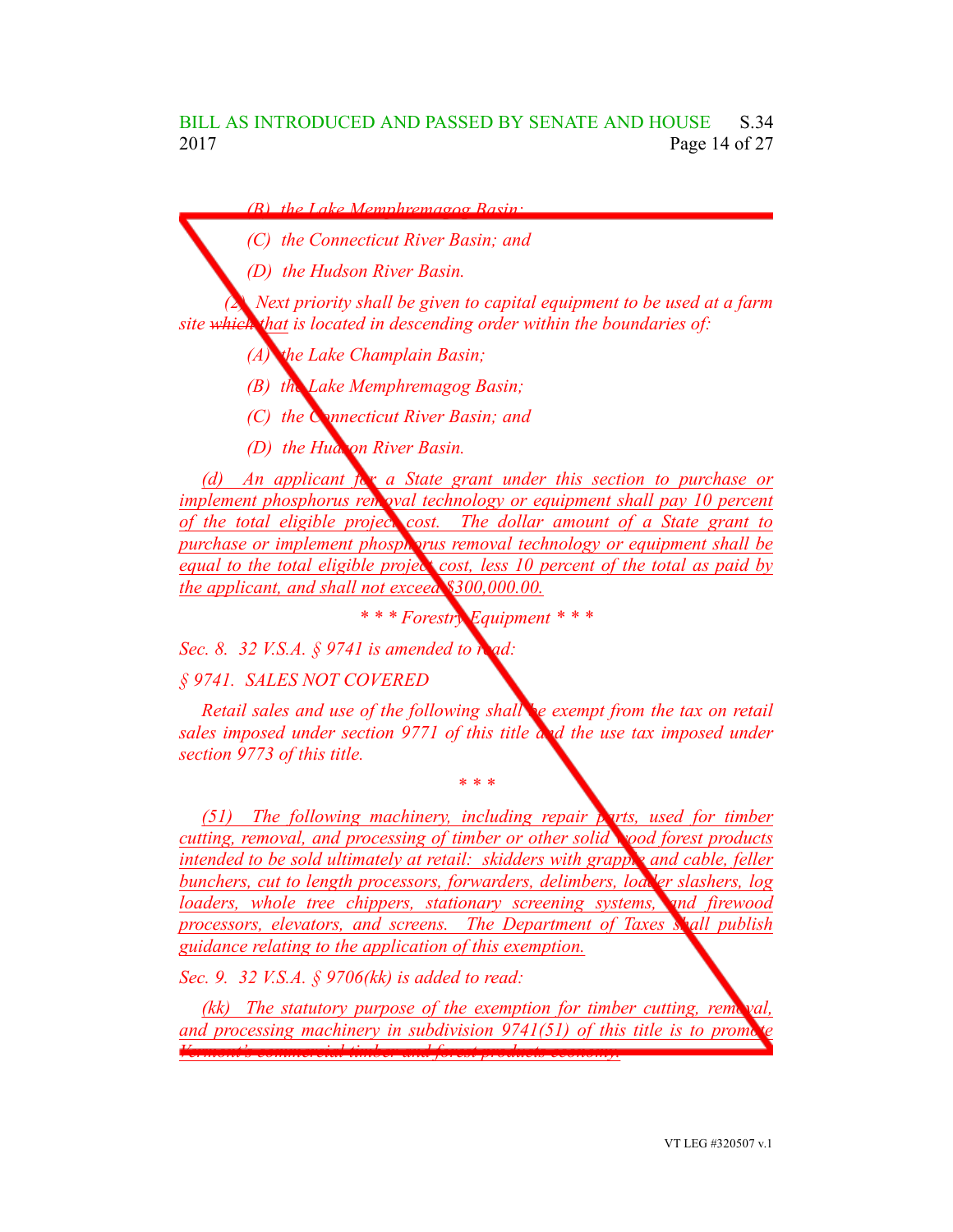*\* \* \* Workers' Compensation \* \* \**

*Sec. 9a. WORKERS' COMPENSATION; FORESTRY, LOGGING, AND AGRICULTURE; STUDY; REPORT*

*(a) The Commissioner of Financial Regulation, in consultation with the Commissioner of Labor, the Secretary of Agriculture, Food and Markets, the Commissioner of Forests, Parks, and Recreation, the National Council on Compensation Insurance, and other interested stakeholders, shall identify and study occupations in Vermont's forestry, logging, and agriculture sectors that experience a high risk of workplace and on-the-job injuries and whose workers' compensation insurance is characterized by high premiums and few policy holders in the insurance pool. In particular, the Commissioner shall:*

*(1) examine differences in the potential for loss, premium rates, and experience and participation in the workers' compensation marketplace between the identified occupations and the average for all industries and occupations in Vermont;*

*(2) study potential methods for reducing workers' compensation premium rates and costs for the identified occupations, without diminishing the rights* and *benefits* of *injured* workers, *including risk pooling between multiple high-risk industries or occupations, creating self-insured trusts, creating voluntary safety certification programs, and programs or best practices employed by other states; and*

*(3) model the potential impact on workers' compensation premiums and costs from each of the methods identified pursuant to subdivision (2) of this subsection.*

*(b) On or before November 15, 2017, the Commissioner of Financial Regulation shall submit a written report to the House Committees on Agriculture and Forestry and on Commerce and Economic Development and the Senate Committees on Agriculture and on Finance regarding his or her findings and any recommendations for legislative action to reduce the workers' compensation premium rates and costs, without diminishing the rights and benefits of injured workers, for the occupations identified in the study.*

*\* \* \* Repeals \* \* \**

*Sec. 10. REPEALS*

*The following are repealed on July 1, 2023:*

*(1) 10 V.S.A. chapter 15, subchapter 4 (Rural Economic Development Team);*

*(2) 3 V.S.A. § 2822(i)(2) (anaerobic digesters; air contaminant fee); and*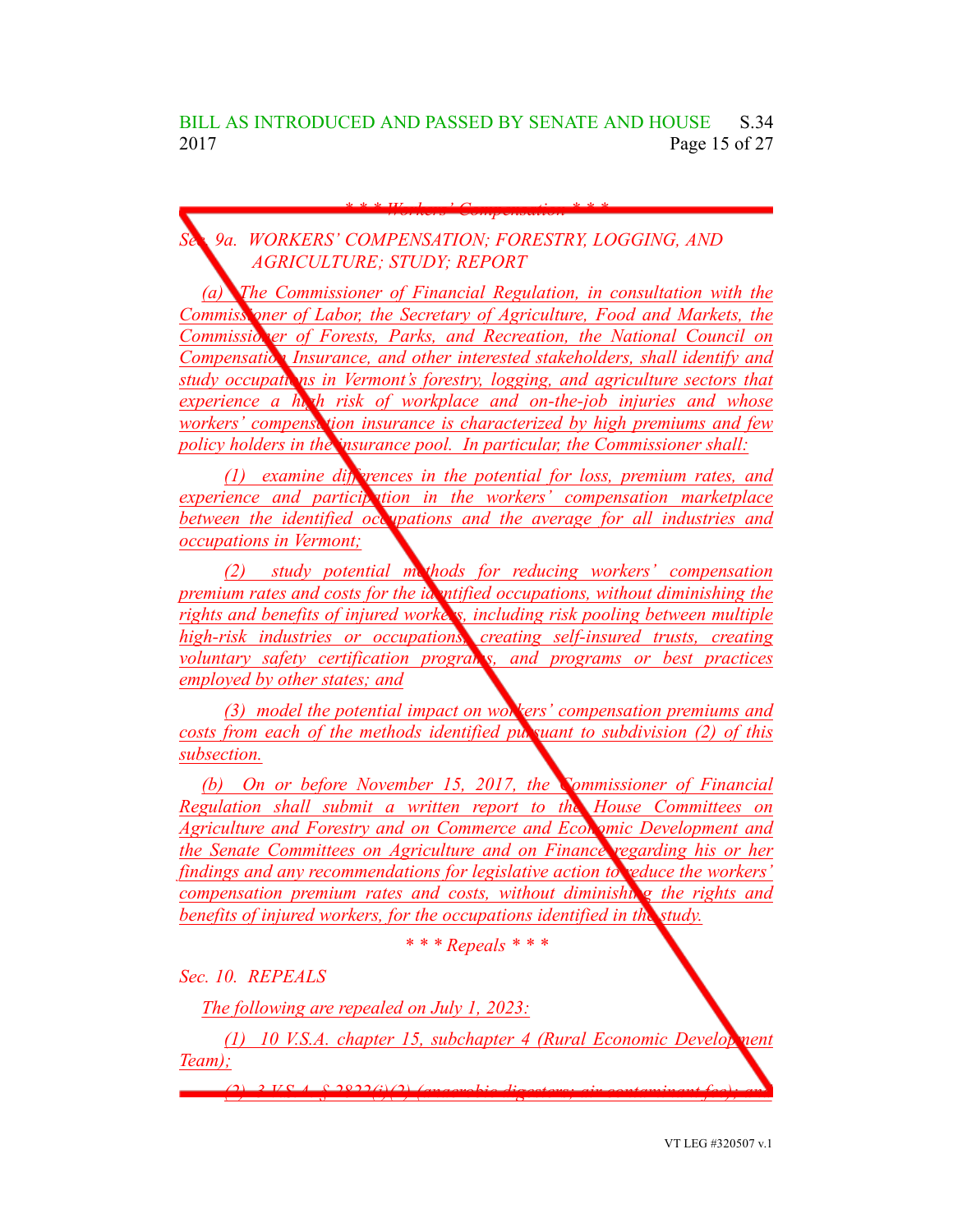BILL AS INTRODUCED AND PASSED BY SENATE AND HOUSE S.34 2017 **Page 16 of 27** 

| $0.1020 \times 1$                                                    |
|----------------------------------------------------------------------|
| * * * Effective Dates * * *                                          |
| Sec. 11. EFFECTIVE DATES                                             |
| This section and Sec. 3 (Vermont Milk Commission) shaw who effect on |
| passes All other sections shall take offect on July 1, 2017          |
| *** Rural Economic Development Initiative ***                        |

*Sec. 1. 10 V.S.A. chapter 15, subchapter 4 is added to read:*

*Subchapter 4. Rural Economic Development Initiative*

*§ 325m. RURAL ECONOMIC DEVELOPMENT INITIATIVE*

*(a) Definitions. As used in this subchapter:*

*(1) "Industrial park" means an area of land permitted as an industrial park under chapter 151 of this title or under 24 V.S.A. chapter 117, or under both.*

*(2) "Rural area" means a county of the State designated as "rural" or "mostly rural" by the U.S. Census Bureau in its most recent decennial census.*

*(3) "Small town" means a town in the State with a population of less than 5,000 at the date of the most recent U.S. Census Bureau decennial census.*

*(b) Establishment. There is created within the Vermont Housing and Conservation Board a Rural Economic Development Initiative to promote and facilitate community economic development in the small towns and rural areas of the State. The Rural Economic Development Initiative shall collaborate with municipalities, businesses, industrial parks, regional development corporations, and other appropriate entities to access funding and other assistance available to small towns and businesses in rural areas of the State when existing State resources or staffing assistance is not available.*

*(c) Services; access to funding.*

*(1) The Rural Economic Development Initiative shall provide the following services to small towns and businesses in rural areas:*

*(A) identification of grant or other funding opportunities available to small towns, businesses in rural areas, and industrial parks in small towns and rural areas that facilitate business development, siting of businesses, workforce development, broadband deployment, infrastructure development, or other economic development opportunities;*

*(B) technical assistance to small towns, businesses in rural areas, and industrial parks in small towns and rural areas in writing grants,*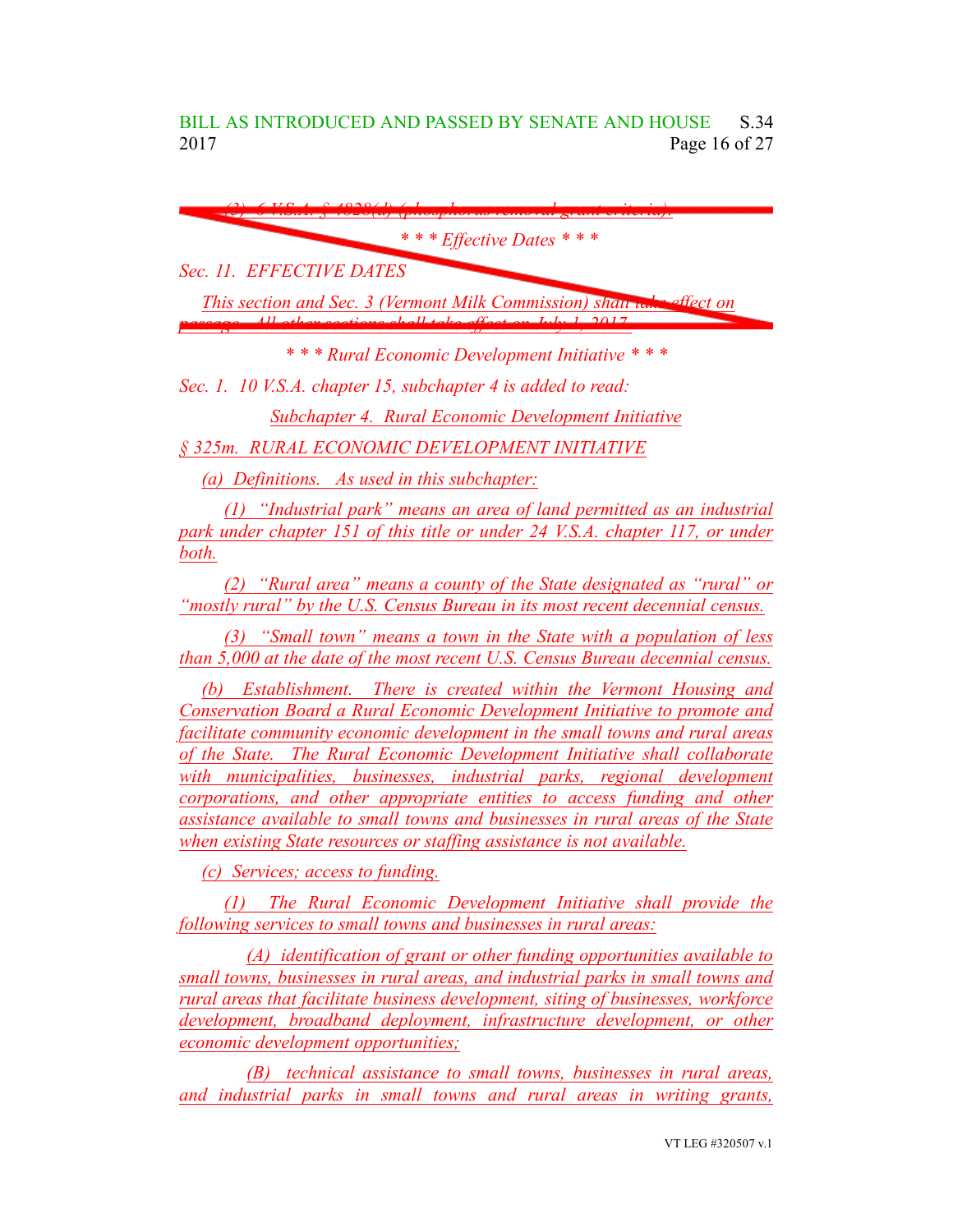## BILL AS INTRODUCED AND PASSED BY SENATE AND HOUSE S.34 2017 Page 17 of 27

*accessing and completing the application process for identified grants or other funding opportunities, including writing applications for grants or other funding, coordination with providers of grants or other funding, strategic planning for the implementation or timing of activities funded by grants or other funding, and compliance with the requirements of grant awards or awards of other funding.*

*(2) In providing services under this subsection, the Rural Economic Development Initiative shall give first priority to projects that have received necessary State or municipal approval and that are ready for construction or implementation.*

*(d) Services; business development. The Rural Economic Development Initiative shall provide small towns and rural areas with services to facilitate business development in these areas. These services shall include:*

*(1) Identifying businesses or business types suitable for a small town, rural areas, industrial parks in a small town or rural area, or coworker spaces or generator spaces in rural areas. In identifying businesses or business types, the Rural Economic Development Initiative shall seek to:*

*(A) identify businesses or business types in the following priority areas:*

*(i) milk plants, milk handlers, or dairy products, as those terms are defined in 6 V.S.A. § 2672;*

*(ii) the outdoor equipment or recreation industry;*

*(iii) the value-added forest products industry;*

*(iv) the value-added food industry;*

*(v) phosphorus removal technology; and*

*(vi) composting facilities.*

*(B) explore with a small town or rural area whether underused or closed school buildings are appropriate sites for coworker or generator spaces.*

*(2) Recommending available grants, tax credits, or other incentives that a small town or rural area can use to attract businesses.*

*(3) In providing services under this subsection, the Rural Economic Development Initiative shall coordinate with the Secretary of Commerce and Community Development in order to avoid duplication by the Rural Economic Development Initiative of business recruitment and workforce development services provided by the Agency of Commerce and Community Development.*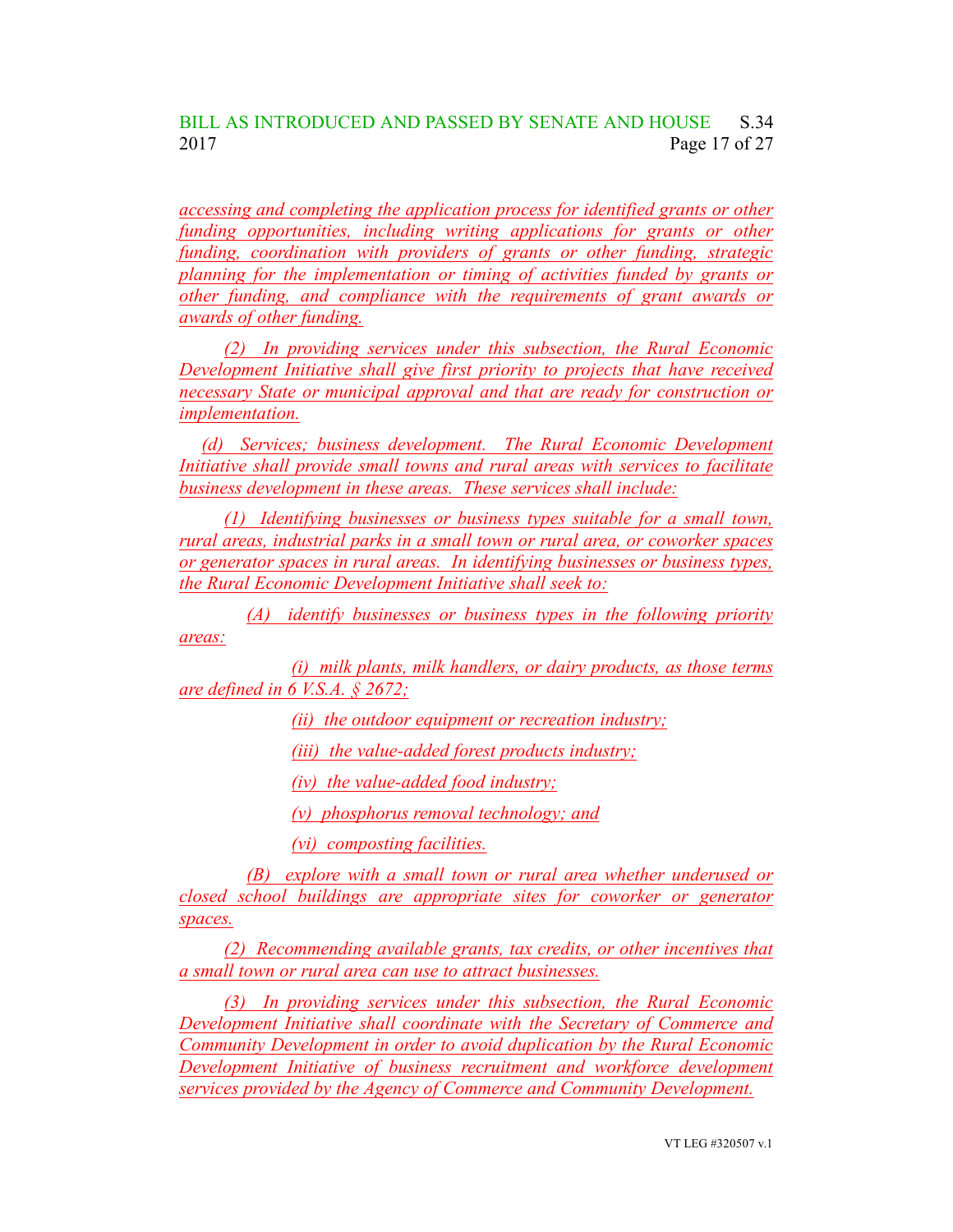#### BILL AS INTRODUCED AND PASSED BY SENATE AND HOUSE S.34 2017 Page 18 of 27

*(e) Report. Beginning on January 15, 2018, and annually thereafter, the Rural Economic Development Initiative shall submit to the Senate Committees on Agriculture and on Economic Development, Housing and General Affairs and the House Committees on Agriculture and Forestry and on Commerce and Economic Development a report regarding the activities and progress of the Initiative. The report shall include:*

*(1) a summary of the Initiative's activities in the preceding calendar year;*

*(2) an evaluation of the effectiveness of the services provided by the Initiative to small towns, rural areas, and industrial parks;*

*(3) a summary of the Initiative's progress in attracting priority businesses to small towns and rural areas;*

*(4) an accounting of the grants or other funding that the Initiative facilitated or provided assistance with;*

*(5) an accounting of the funds acquired by the Rural Economic Development Initiative for administration of grants or other funding mechanisms and whether these funds are sufficient to offset the cost of the Rural Economic Development Initiative; and*

*(6) recommended changes to the program, including proposed legislative amendments to further economic development in small towns and rural areas in the State.*

*Sec. 2. FUNDING; LEGISLATIVE INTENT; RURAL ECONOMIC DEVELOPMENT INITIATIVE*

*It is the intent of the General Assembly that \$75,000.00 appropriated to the Agency of Agriculture, Food and Markets in fiscal year 2018 shall be allocated by the Agency of Agriculture, Food and Markets to the Vermont Housing and Conservation Board for implementation of the Rural Economic Development Initiative under 10 V.S.A. chapter 15, subchapter 4.*

*\* \* \* Vermont Milk Commission \* \* \**

*Sec. 3. VERMONT MILK COMMISSION; EQUITABLE DAIRY PRICING*

*On or before October 1, 2017, the Secretary of Agriculture, Food and Markets shall convene the Vermont Milk Commission under 6 V.S.A. chapter 161 to review and evaluate proposals that enhance and stabilize the dairy industry in Vermont and New England and that may be appropriate for inclusion in the federal Farm Bill 2018. The Secretary of Agriculture, Food and Markets shall submit to the congressional delegation of Vermont proposals that the Milk Commission recommends for inclusion in the federal Farm Bill*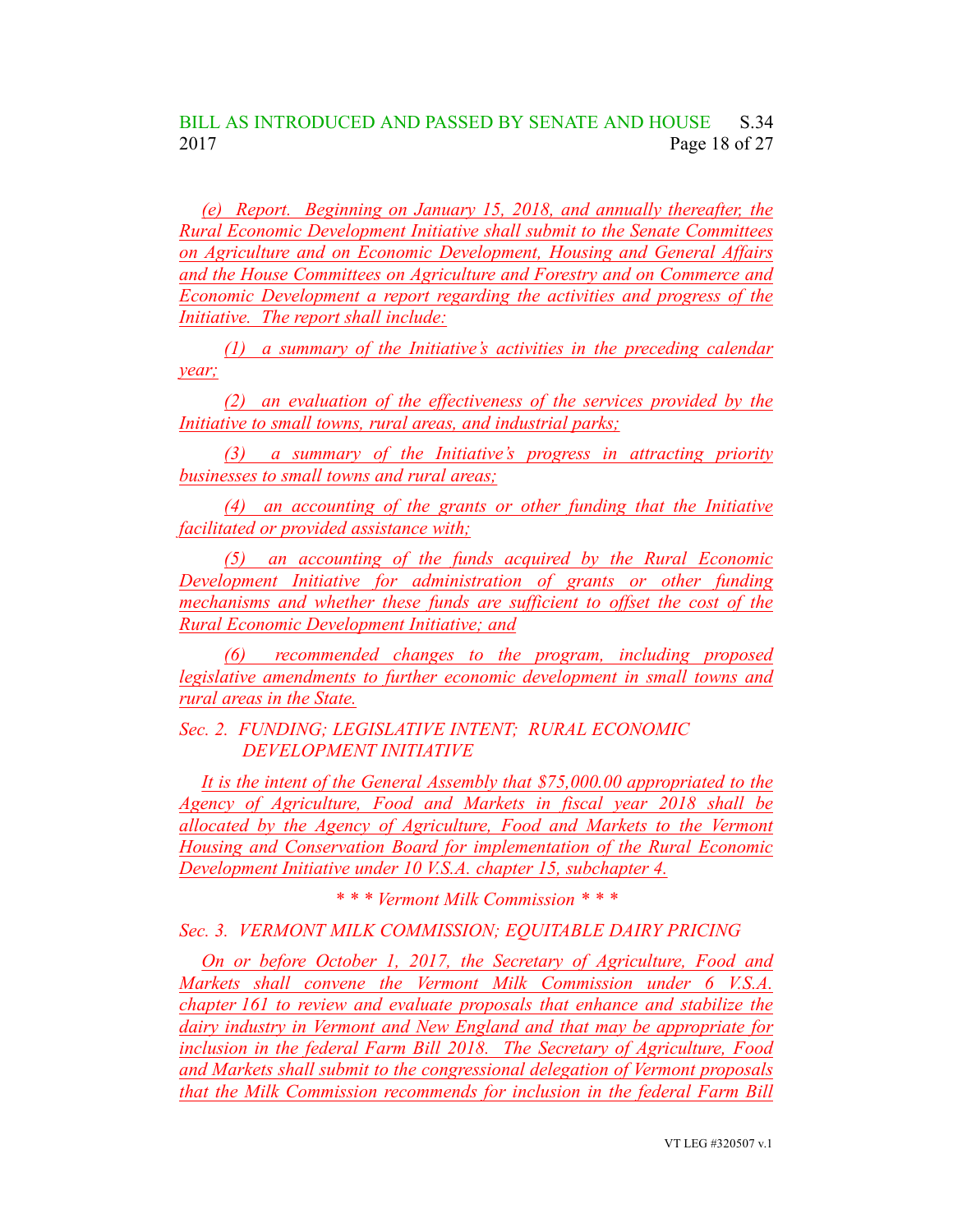## BILL AS INTRODUCED AND PASSED BY SENATE AND HOUSE S.34 2017 Page 19 of 27

*2018.*

#### *\* \* \* Cross-promotion of Development Programs \* \* \**

#### *Sec. 4. EXECUTIVE BRANCH CROSS-PROMOTION OF LOAN, GRANT, AND INCENTIVE PROGRAMS*

*(a) The General Assembly finds that it is within the authority of the Executive Branch to manage a process of continuous improvement for agency and statewide programs and operations. While undertaking these efforts, the Executive Branch shall ensure that State loan, grant, and other incentive programs cross-promote:*

*(1) the availability of financial and technical assistance from the State through education and outreach materials; and*

*(2) the State policies funded by State incentive programs, including the adoption of renewable energy, rural economic development, public access to conserved lands, and water quality improvements.*

*(b) The Secretary of Administration shall provide material or information regarding the cross-promotion of State policies on State websites and within application materials available to the public regarding State loan, grant, and other incentive programs.*

*\* \* \* Energy Efficiency \* \* \**

*Sec. 5. REPORT; ENERGY EFFICIENCY CHARGE; COMMERCIAL AND INDUSTRIAL CUSTOMERS*

*(a) On or before January 15, 2018, the Commissioner of Public Service (the Commissioner) shall submit a report with recommendations as described in subsection (b) of this section.*

*(1) In preparing the report, the Commissioner shall consult with the Secretary of Commerce and Community Development, the energy efficiency utilities (EEU) appointed under 30 V.S.A. § 209(d)(2), the regional development corporations, the Public Service Board, and other affected persons.*

*(2) The Commissioner shall submit the report to the Senate Committees on Finance, on Natural Resources and Energy, and on Agriculture and the House Committees on Ways and Means, on Energy and Technology, on Commerce and Economic Development, and on Agriculture and Forestry.*

*(b) The report shall provide the Commissioner's recommendations on:*

*(1) Whether and how to increase the use by commercial and industrial customers of self-administered efficiency programs under 30 V.S.A. § 209(d)*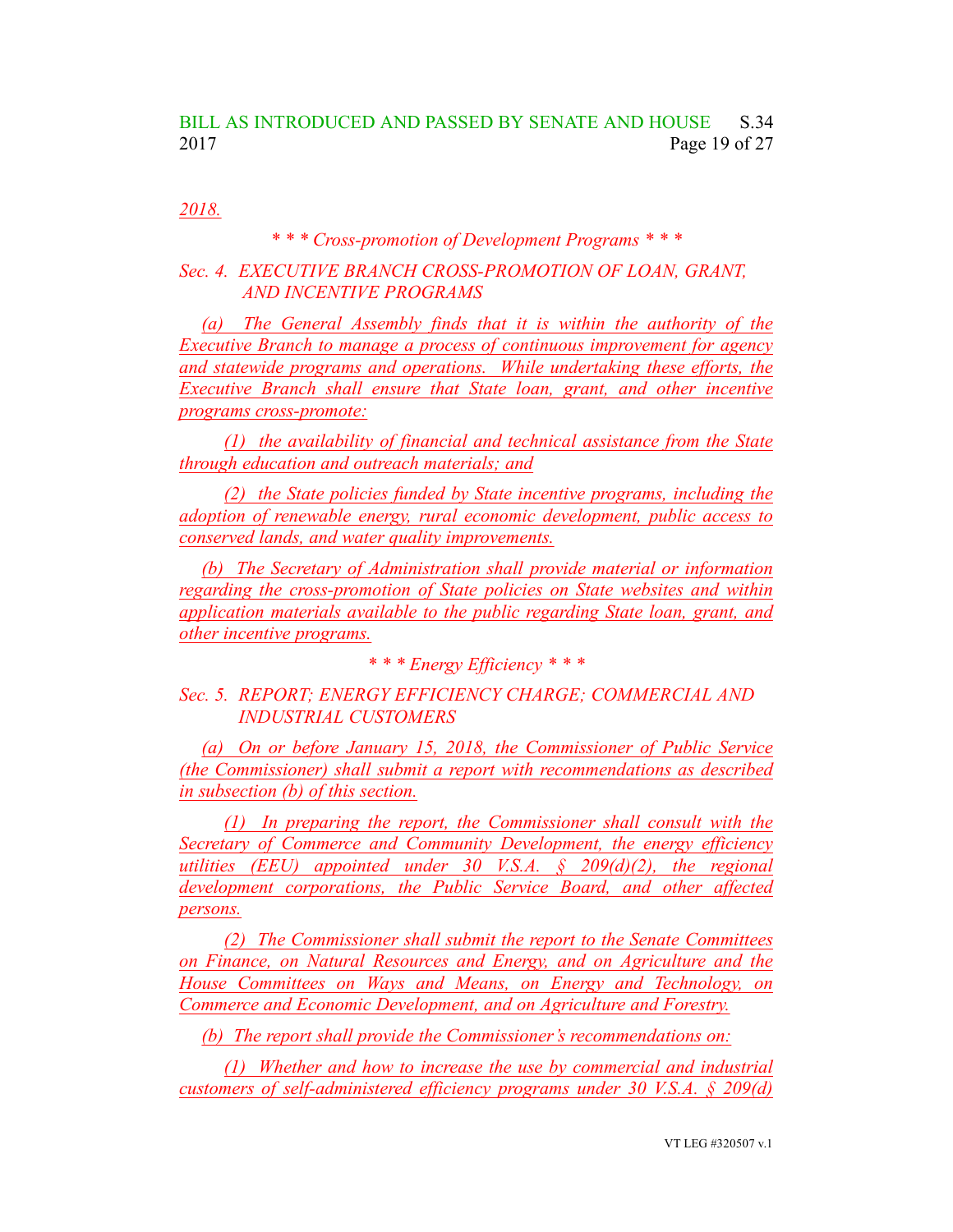## BILL AS INTRODUCED AND PASSED BY SENATE AND HOUSE S.34 2017 Page 20 of 27

*and (j), including:*

*(A) Potential methods and incentives to increase participation in selfadministration of energy efficiency, including:*

*(i) Potential changes to the eligibility criteria for existing programs.*

*(ii) Use of performance-based structures.*

*(iii) Self-administration of energy efficiency by a commercial and industrial customer, with payment of an energy efficiency charge (EEC) amount only for technical assistance by an EEU, if the customer demonstrates that it possesses in-house expertise that supports such self-administration and implements energy efficiency measures that the customer demonstrates are cost-effective and save energy at a benefit-cost ratio similar to the EEU.*

*(B) The potential inclusion of such methods and incentives in EEU demand resource plans.*

*(C) Periodic reporting by the EEUs of participation rates in selfadministration of energy efficiency by commercial and industrial customers located in the small towns in the State's rural areas. As used in this subdivision (C):*

*(i) "Rural area" means a county of the State designated as "rural" or "mostly rural" by the U.S. Census Bureau in its most recent decennial census.*

*(ii) "Small town" means a town in a rural area of the State with a population of less than 5,000 at the date of the most recent U.S. Census Bureau decennial census.*

*(2) The potential establishment of a multiyear pilot program that allows a category of commercial and industrial customers to apply the total amount of their Energy Efficiency Charge (EEC), for the period of the pilot, to investments that reduce the customer's total energy consumption.*

*(A) The goal of such a program would be to reduce significantly all energy costs for the customer, and to transform the energy profile of the customer such that significant savings would be generated and endure over the long term. Customers in the program would receive the full amount of their EEC contributions, for the period of the pilot, in the form of direct services and incentives provided by an EEU, which would consider how to lower customers' bills cost-effectively across electric, heating, transportation, and process fuels using energy efficiency, demand management, energy storage, fuel switching, and on-site renewable energy.*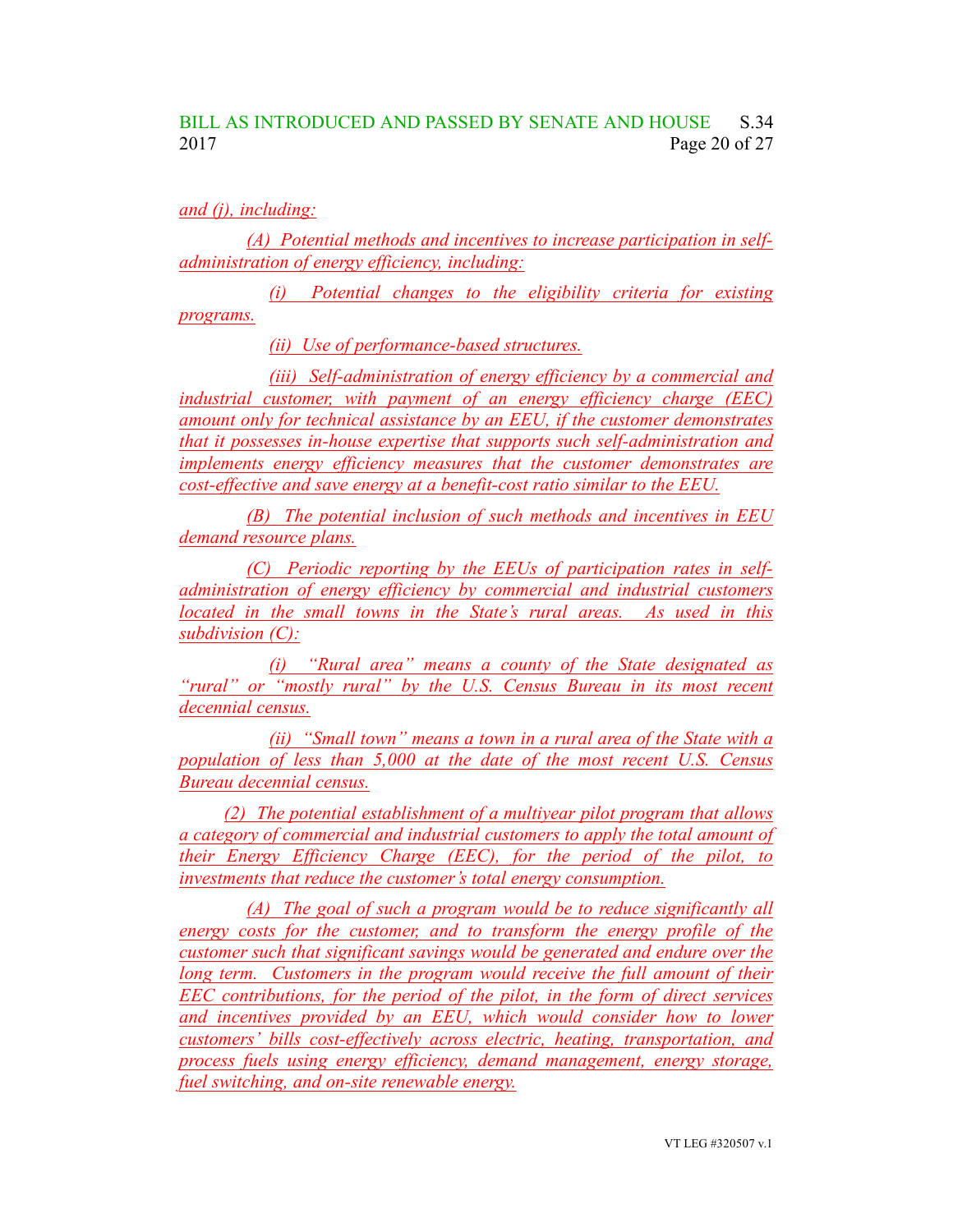## BILL AS INTRODUCED AND PASSED BY SENATE AND HOUSE S.34 2017 Page 21 of 27

*(B) In the report, the Commissioner shall consider:*

*(i) the definition of eligible commercial and industrial customers;*

*(ii) the potential establishment and implementation of such a program in a manner similar to an economic development rate for the EEU;*

*(iii) the interaction of such a program with the existing programs for self-managed energy efficiency under 30 V.S.A. § 209(d), including the Energy Savings Account, Self-Managed Energy Efficiency, and Customer Credit Programs;*

*(iv) the benefits and costs of such a program, including:*

*(I) a reduction in the operating costs of participating customers;*

*(II) the effect on job retention and creation and on economic development;*

*(III) the effect on greenhouse gas emissions;*

*(IV) the effect on systemwide efficiency benefits that would otherwise be obtained with the EEC funds, such as avoided supply costs, avoided transmission and distribution costs, avoided regional network service charges, and lost revenues from the regional forward-capacity market;*

*(V) the potential impact on commercial and industrial customers that may not be eligible to participate in such a program;*

*(VI) the extent to which such a program may result in cost shifts or subsidization among rate classes, and methods for avoiding or mitigating these effects;*

*(VII) the effect on the budgets developed through the demand resource planning process;*

*(VIII) the costs of administration;*

*(IX) any other benefits and costs of the potential program; and*

*(v) the consistency of such a program with least-cost planning as defined in 30 V.S.A. § 218c; with State energy goals and policy set forth in 10 V.S.A. §§ 578, 580, and 581 and 30 V.S.A. §§ 202a and 218e; and with the State energy plans adopted pursuant to 30 V.S.A. §§ 202 and 202b.*

*(c) The report submitted under this section shall include a proposed timeline to phase in the recommendations contained in the report. In developing this timeline, the Commissioner shall consider the impact to the established budgets of the EEUs, the regulatory requirements applicable to the EEUs, and the value of rapid implementation of the recommendations.*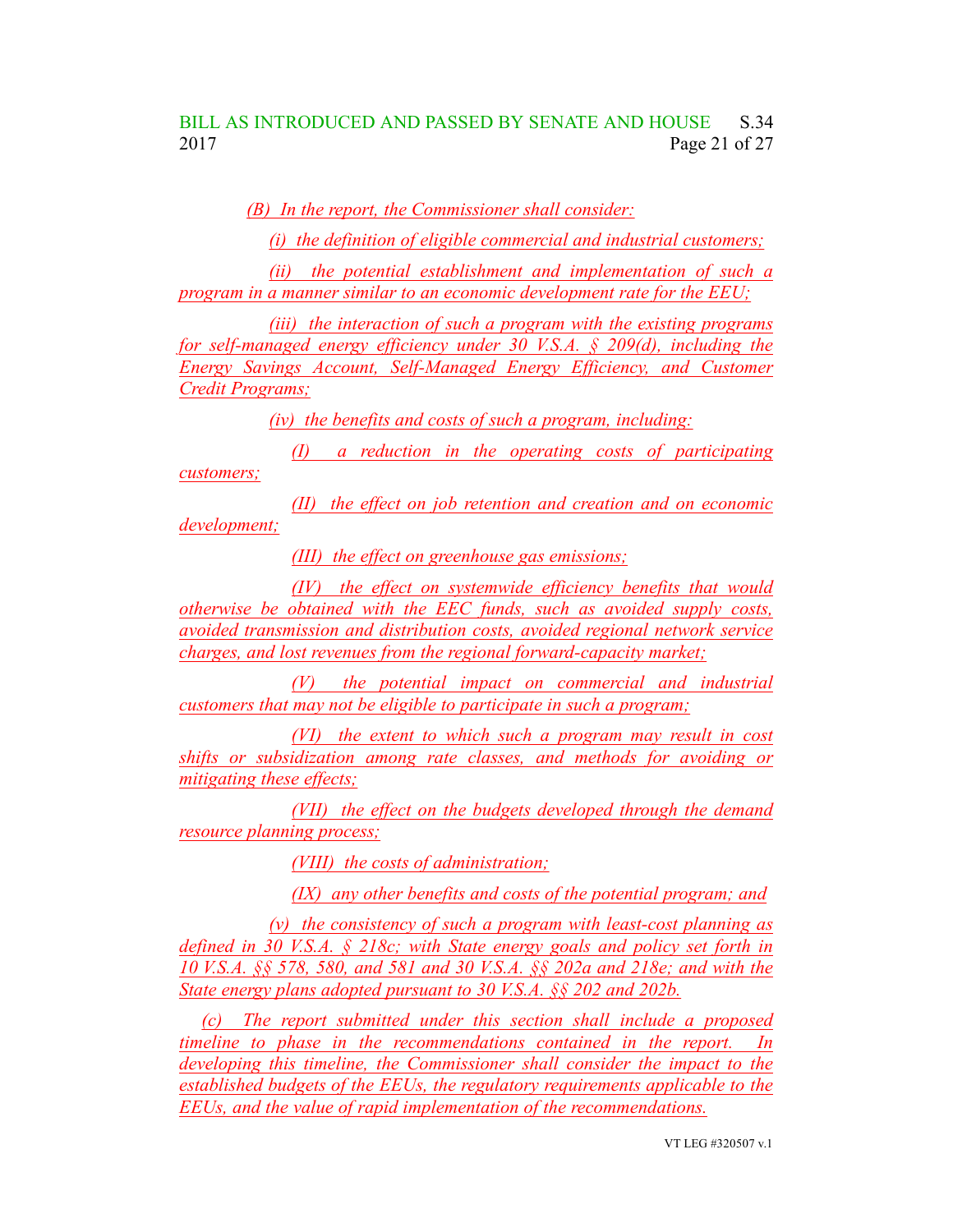*Sec. 6. 30 V.S.A. § 209(d)(3) is amended to read:*

*(3) Energy efficiency charge; regulated fuels. In addition to its existing authority, the Board may establish by order or rule a volumetric charge to customers for the support of energy efficiency programs that meet the requirements of section 218c of this title, with due consideration to the State's energy policy under section 202a of this title and to its energy and economic policy interests under section 218e of this title to maintain and enhance the State's economic vitality. The charge shall be known as the energy efficiency charge, shall be shown separately on each customer's bill, and shall be paid to a fund administrator appointed by the Board and deposited into an the Electric Efficiency Fund. When such a charge is shown, notice as to how to obtain information about energy efficiency programs approved under this section shall be provided in a manner directed by the Board. This notice shall include, at a minimum, a toll-free telephone number, and to the extent feasible shall be on the customer's bill and near the energy efficiency charge.*

*\* \* \**

*\* \* \* Environmental Permitting \* \* \**

*Sec. 7. 3 V.S.A. § 2822(j) is amended to read:*

*(j) In accordance with subsection (i) of this section, the following fees are established for permits, licenses, certifications, approvals, registrations, orders, and other actions taken by the Agency of Natural Resources.*

*(1) For air pollution control permits or registrations issued under 10 V.S.A. chapter 23:*

*(A) Base service fees. Any persons subject to the provisions of 10 V.S.A. § 556 shall submit with each permit application or with each request for a permit amendment, a base service fee in accordance with the base fee schedule in subdivision (i) of this subdivision (1)(A). Prior to taking final action under 10 V.S.A. § 556 on any application for a permit for a nonmajor stationary source or on any request for an amendment of a permit for such a source, the Secretary shall assess each applicant for any additional fees due to the Agency, assessed in accordance with the base fee schedule and the supplementary fee schedule in subdivision (ii) of this subdivision (1)(A). The applicant shall submit any fees so assessed to the Secretary prior to issuance of the final permit, notwithstanding the provisions of subsection (i) of this section. The base fee schedule and the supplementary fee schedule are applicable to all applications on which the Secretary makes a final decision on or after the date on which this section is operative.*

*(i) Base fee schedule*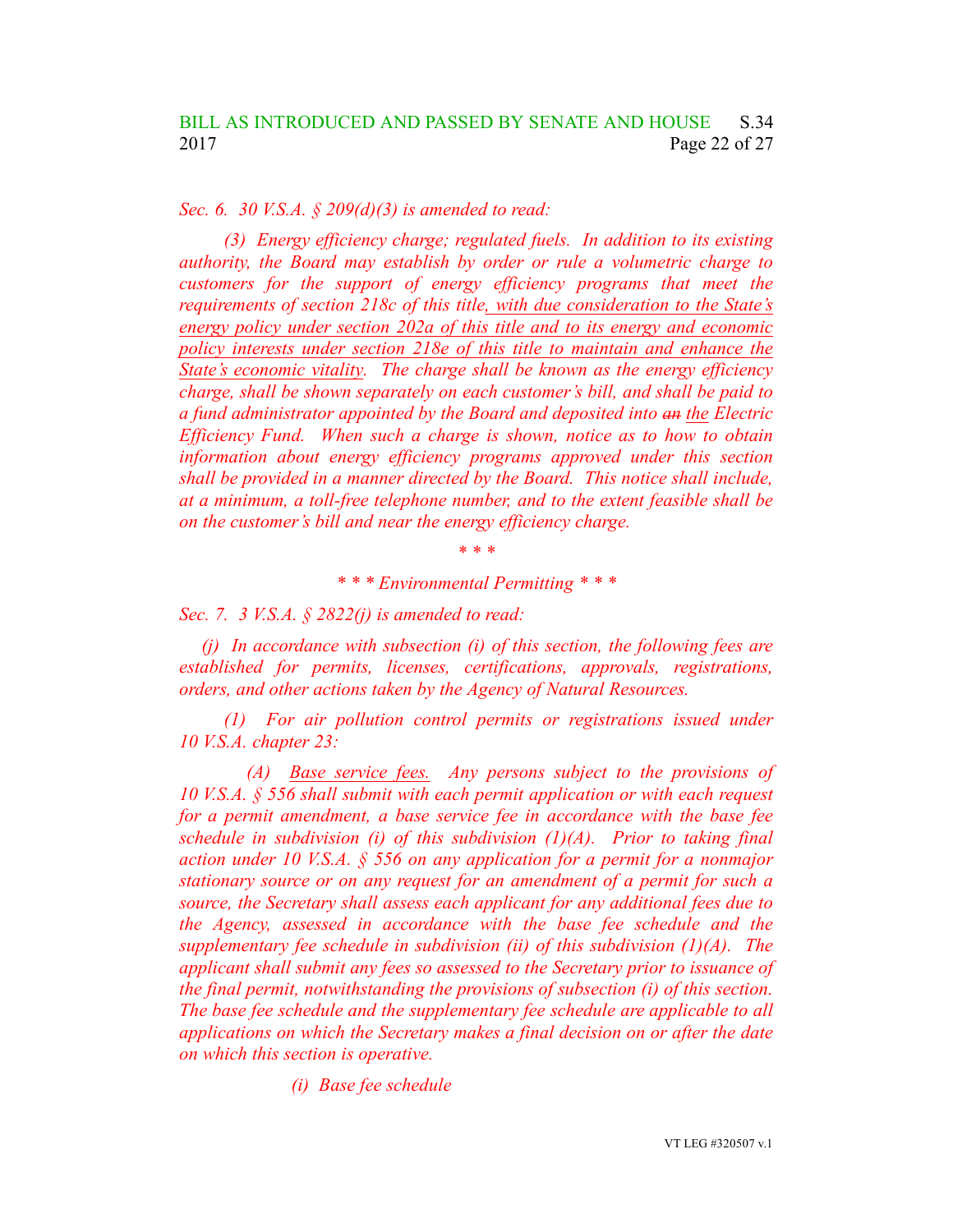## BILL AS INTRODUCED AND PASSED BY SENATE AND HOUSE S.34 2017 Page 23 of 27

| (I) Application for permit to construct      |                                        |
|----------------------------------------------|----------------------------------------|
| or modify source                             |                                        |
| (aa) Major stationary source                 | \$15,000.00                            |
| (bb) Nonmajor stationary source              | \$2,000.00                             |
| (cc) A source of emissions from              | 1,000.00<br>$\boldsymbol{\mathcal{S}}$ |
| <i>anaerobic digestion of agricultural</i>   |                                        |
| products, agricultural by-products,          |                                        |
| <i>agricultural waste, or food waste</i>     |                                        |
| (II) Amendments                              |                                        |
| Change in business name, division name,      |                                        |
| or plant name; mailing address; or           |                                        |
| company stack designation; or other          |                                        |
| <i>administrative amendments</i>             | 150.00<br>$\mathcal{S}$                |
| (ii) Supplementary fee schedule for nonmajor |                                        |
| stationary sources                           |                                        |
| (I) Engineering review                       | \$2,000.00                             |
| (II) Air quality impact analysis             |                                        |
| Review refined modeling                      | \$2,000.00                             |
| (III) Observe and review source emission     |                                        |
| testing                                      | \$2,000.00                             |
| (IV) Audit performance of continuous emis-   |                                        |
| sions monitors                               | \$2,000.00                             |
| (V) Audit performance of ambient air         |                                        |
| monitoring                                   | \$2,000.00                             |
| (VI) Implement public comment requirement    | 500.00<br>\$                           |

*(B) Annual registration. Any person required to register an air contaminant source under 10 V.S.A. § 555(c) shall annually pay the following:*

*(i) A base fee where the sum of a source's emissions of sulfur dioxide, particulate matter, carbon monoxide, nitrogen oxides, and hydrocarbons is:*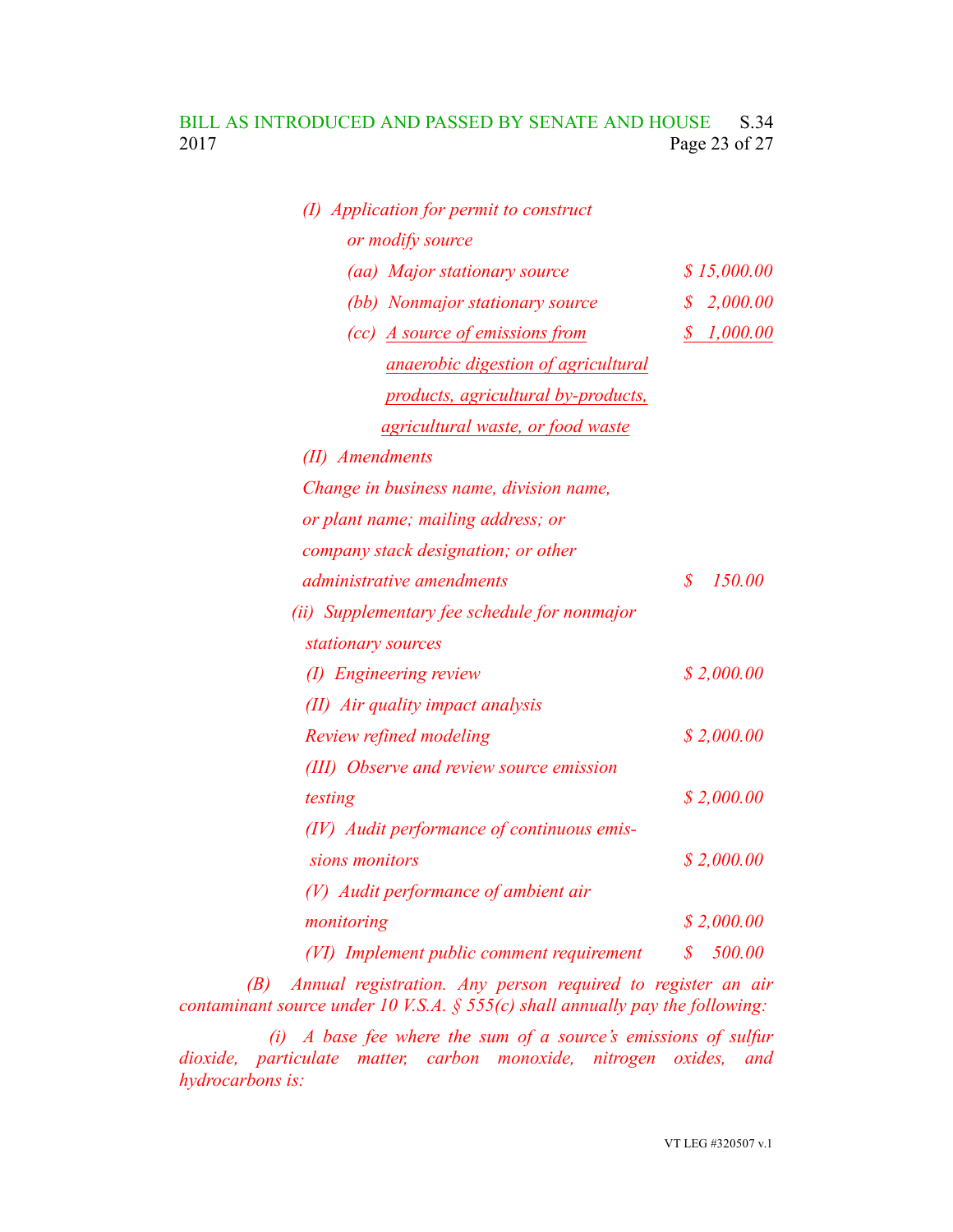*(I) ten tons or greater: \$1,500.00;*

*(II) less than ten tons but greater than or equal to five tons: \$1,000.00; and*

*(III) less than five tons: \$500.00.*

*(ii) Where the sum of a source's emissions of sulfur dioxide, particulate matter, carbon monoxide, nitrogen oxides, and hydrocarbons is greater than or equal to five tons: an annual registration fee that is \$0.0335 per pound of such emissions except that a plant producing renewable energy as defined in 30 V.S.A. § 8002 shall pay an annual fee not exceeding \$64,000.00.*

*(C) Anaerobic digesters. Notwithstanding the requirements of subdivisions (1)(A) and (B) of this subsection (j), a person required to register an air contaminant source under 10 V.S.A. § 555(c) or subject to the requirements of 10 V.S.A. § 556 shall not be subject to supplementary fees assessed under subdivision (1)(A)(ii) of this subsection (j) and shall pay an annual registration fee not exceeding \$1,000.00 when the source of the emissions is the anaerobic digestion of agricultural products, agricultural byproducts, agricultural waste, or food waste.*

*\* \* \* Phosphorus Removal Technology; Grants \* \* \**

*\* \* \**

*Sec. 8. 6 V.S.A. § 4828 is amended to read:*

*§ 4828. CAPITAL EQUIPMENT ASSISTANCE PROGRAM*

*(a) It is the purpose of this section to provide assistance to contract applicators, nonprofit organizations, and farms to purchase or use innovative equipment that will aid in the reduction of surface runoff of agricultural wastes to State waters, improve water quality of State waters, reduce odors from manure application, separate phosphorus from manure, decrease greenhouse gas emissions, and reduce costs to farmers.*

*(b) The capital equipment assistance program is created in the Agency of Agriculture, Food and Markets to provide farms, nonprofit organizations, and custom applicators in Vermont with State financial assistance for the purchase of new or innovative equipment to improve manure application, separation of phosphorus from manure, or nutrient management plan implementation.*

*(c) Assistance under this section shall in each fiscal year be allocated according to the following priorities and as further defined by the Secretary:*

*(1) First priority shall be given to capital equipment to be used on farm sites that are serviced by custom applicators, phosphorus separation equipment providers, and nonprofit organizations and that are located in*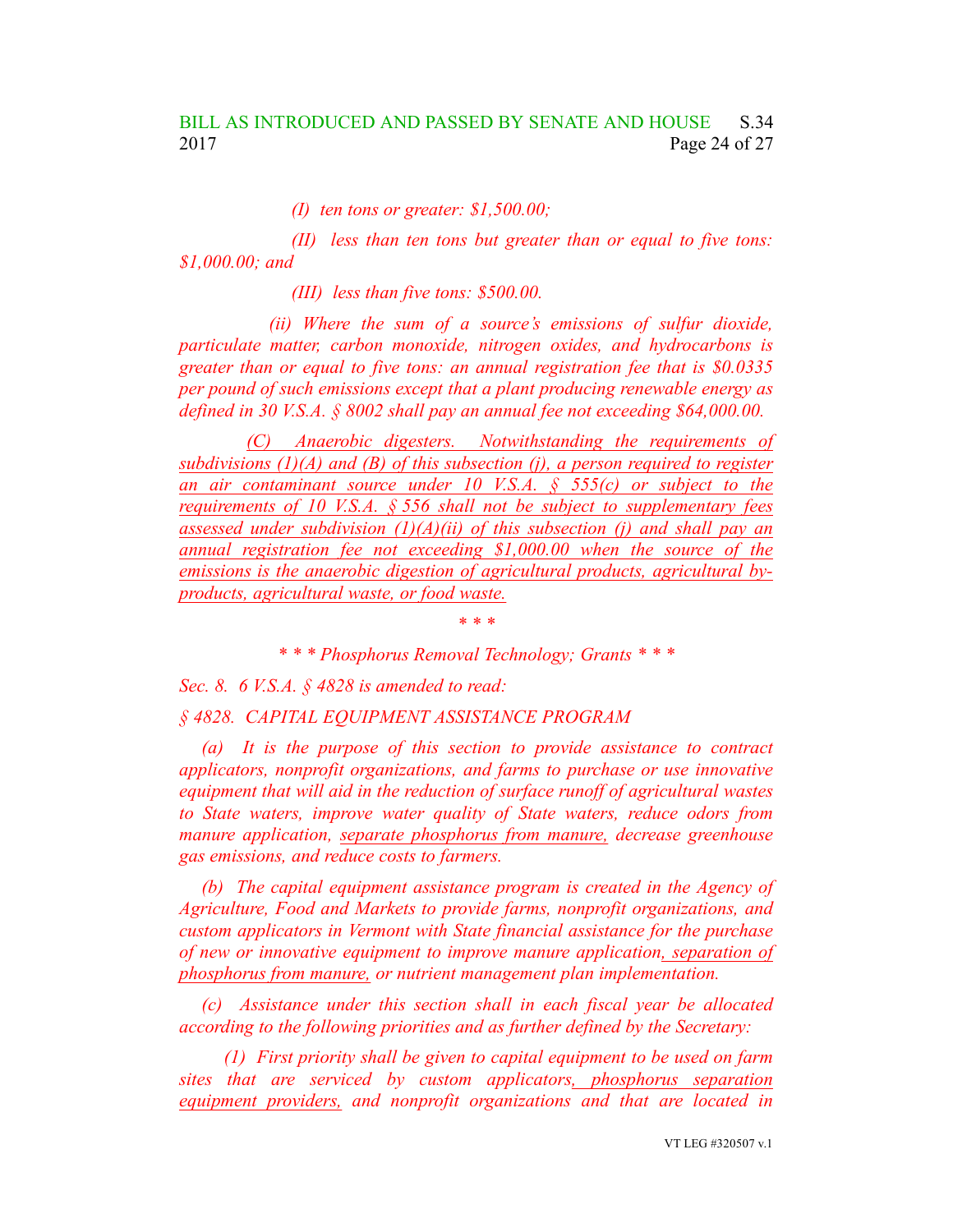*descending order within the boundaries of:*

- *(A) the Lake Champlain Basin;*
- *(B) the Lake Memphremagog Basin;*
- *(C) the Connecticut River Basin; and*
- *(D) the Hudson River Basin.*

*(2) Next priority shall be given to capital equipment to be used at a farm site which that is located in descending order within the boundaries of:*

- *(A) the Lake Champlain Basin;*
- *(B) the Lake Memphremagog Basin;*
- *(C) the Connecticut River Basin; and*
- *(D) the Hudson River Basin.*

*(d) An applicant for a State grant under this section to purchase or implement phosphorus removal technology or equipment shall pay 10 percent of the total eligible project cost. The dollar amount of a State grant to purchase or implement phosphorus removal technology or equipment shall be equal to the total eligible project cost, less 10 percent of the total as paid by the applicant, and shall not exceed \$300,000.00.*

*\* \* \* Forestry Equipment \* \* \**

*Sec. 9. 32 V.S.A. § 9741 is amended to read:*

#### *§ 9741. SALES NOT COVERED*

*Retail sales and use of the following shall be exempt from the tax on retail sales imposed under section 9771 of this title and the use tax imposed under section 9773 of this title.*

*\* \* \**

*(51) The following machinery, including repair parts, used for timber cutting, timber removal, and processing of timber or other solid wood forest products intended to be sold ultimately at retail: skidders with grapple and cable, feller bunchers, cut-to-length processors, forwarders, delimbers, loader slashers, log loaders, whole-tree chippers, stationary screening systems, and firewood processors, elevators, and screens. The Department of Taxes shall publish guidance relating to the application of this exemption.*

*Sec. 10. 32 V.S.A. § 9706(kk) is added to read:*

*(kk) The statutory purpose of the exemption for timber cutting, removal, and processing machinery in subdivision 9741(51) of this title is to promote*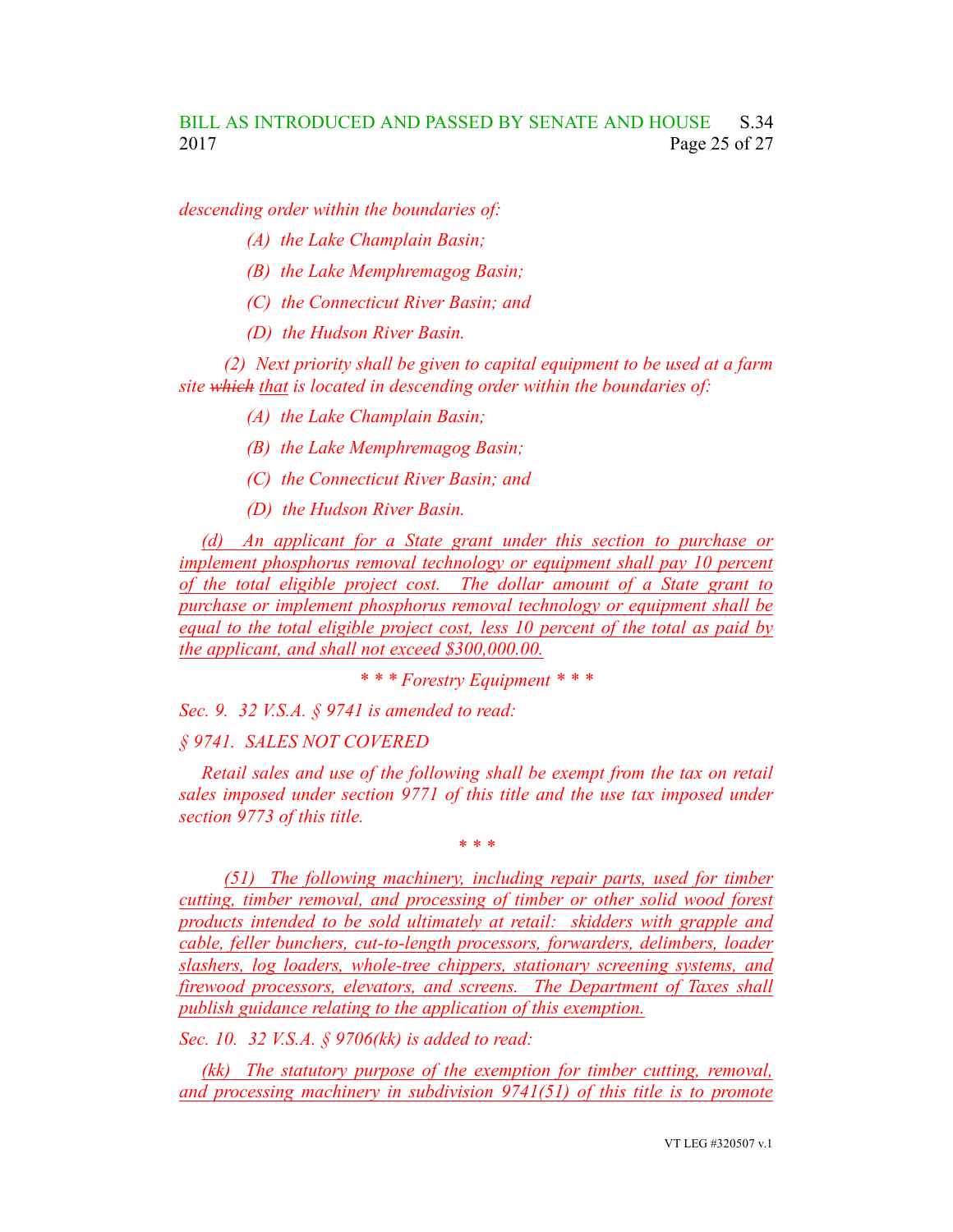## BILL AS INTRODUCED AND PASSED BY SENATE AND HOUSE S.34 2017 Page 26 of 27

#### *Vermont's commercial timber and forest products economy.*

*\* \* \* Workers' Compensation \* \* \**

#### *Sec. 11. WORKERS' COMPENSATION; INDUSTRIES AND OCCUPATIONS WITH HIGH RISK, HIGH PREMIUMS, AND FEW POLICYHOLDERS; STUDY; REPORT*

*(a) The Commissioner of Financial Regulation, in consultation with the Commissioner of Labor, the Secretary of Agriculture, Food and Markets, the Commissioner of Forests, Parks and Recreation, the National Council on Compensation Insurance, and other interested stakeholders, shall identify and study industries and occupations in Vermont that experience a high risk of workplace and on-the-job injuries and whose workers' compensation insurance is characterized by high premiums and few policyholders in the insurance pool. The industries and occupations addressed in the study shall include, among others, agriculture and farming, logging and log hauling, as well as arborists, roofers, and occupations in sawmills and wood manufacturing operations. In particular, the Commissioner shall:*

*(1) examine differences in the potential for loss, premium rates, and experience and participation in the workers' compensation marketplace between the industries and occupations identified, and the average for all industries and occupations in Vermont;*

*(2) study potential methods for reducing workers' compensation premium rates and costs for high-risk industries and occupations, including risk pooling between multiple high-risk industries or occupations, creating self-insured trusts, creating voluntary safety certification programs, and programs or best practices employed by other states; and*

*(3) model the potential impact on workers' compensation premiums and costs from each of the methods identified pursuant to subdivision (2) of this subsection.*

*(b) On or before November 15, 2017, the Commissioner of Financial Regulation shall submit a written report to the House Committee on Commerce and Economic Development and the Senate Committee on Finance regarding his or her findings and any recommendations for legislative action to reduce the workers' compensation premium rates and costs for the industries identified in the study.*

#### *\* \* \* Repeals \* \* \**

#### *Sec. 12. REPEALS*

*(a) 10 V.S.A. chapter 15, subchapter 4 (Rural Economic Development Initiative) shall be repealed on July 1, 2021; and*